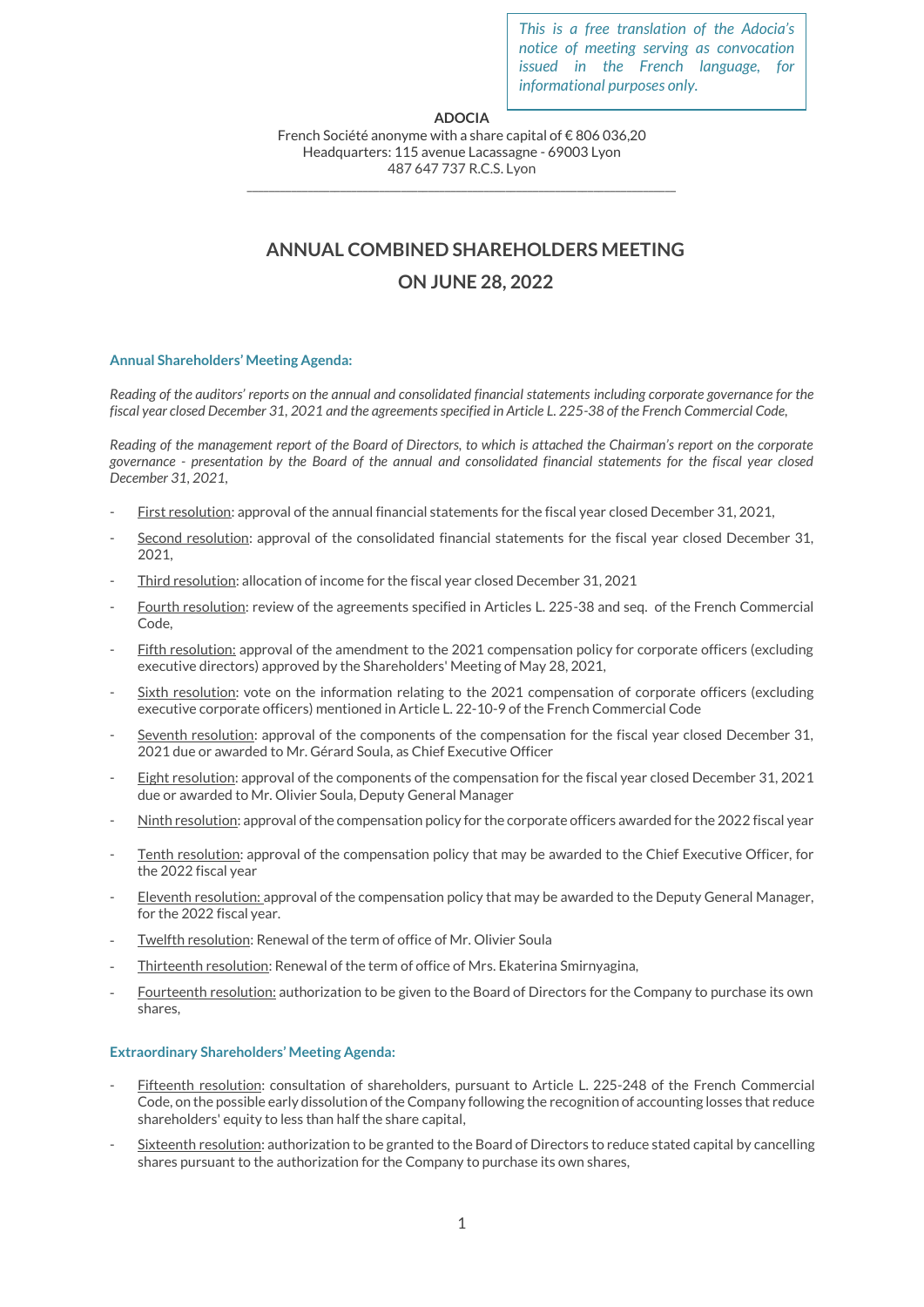- Seventeenth resolution: Delegation of authority to the Board of Directors to increase the share capital immediately or in the future by issuing ordinary shares and/or securities, with preferential subscription rights for shareholders,
- Eighteenth resolution: delegation of authority to be granted to the Board to increase capital immediately or in the future by issuing common shares and/or equity securities giving access to capital, without a preemptive subscription right for shareholders, in favor of a category of persons satisfying specified characteristics (investors active in the sector of biotechnologies) or health-strategic or financial partners
- Nineteenth resolution: delegation of authority to be granted to the Board to increase capital immediately or in the future by issuing common shares and/or equity securities giving access to capital, without a preemptive subscription right for shareholders, in favor of a category of persons satisfying specified characteristics (health-strategic or financial partners)
- Twentieth resolution: delegation of authority granted to the Board of Directors to increase capital by issuing common shares with or without a preemptive subscription right for shareholders as decided in the abovementioned resolutions
- authorization to be granted to the Board to determine the issue price for up to 10% of stated capital, if shares or any equity securities are issued without a preemptive subscription right for shareholders, as set in the seventeenth and eighteenth resolutions,
- Twenty-first: aggregate limits on the issues completed pursuant to the delegations mentioned above
- Twenty-second resolution: delegation of authority to be granted to the Board of Directors to increase capital by issuing common shares and/or equity securities, without a preemptive subscription right for shareholders, in favor of a certain category of persons ensuring the underwriting of Company's equity securities within a specific equity or bond financing program,
- Twenty-third resolution: delegation of authority granted to the Board of Directors to issue and attribute warrants for shares, without a preemptive subscription right for shareholders, to the profit of (i) board members and advisors at the grant date of the warrants (ii) persons bond by a contract or by a consulting agreement to the Company or to any of its subsidiaries, (iii) members of a committee created or to be created by the board
- Twenty-fourth resolution: Authorization to be given to the Board of Directors to proceed with the free allocation of existing shares or shares to be issued, in accordance with the provisions of Articles L. 225-197-1 and seq. of the French Commercial Code, entailing the waiver by shareholders of their preferential subscription rights,
- Twenty-fifth resolution: aggregate limits on the amount of issues completed pursuant to the delegations mentioned above (twenty-third and twenty-fourth resolution)
- Twenty-sixth resolution: delegation to be granted to the Board to increase stated capital by issuing shares without a preemptive subscription right for shareholders in favor of the employees who participate in a corporate savings plan.
- Twenty-seventh resolution: delegation to be granted to the Board to increase the maximum nominal amount of shares that may be issued upon conversion of the bonds convertible into shares known as "OC1023" issued by the Company on October 26, 202.

## **RESOLUTIONS**

## **RESOLUTIONS TO BE SUBMITTED TO THE ORDINARY ANNUAL SHAREHOLDERS' MEETING**

#### **First resolution**

*Approval of the annual financial statements for the fiscal year closed December 31, 2021*

The shareholders, voting pursuant to the quorum and majority requirements for annual shareholders' meetings,

having deliberated and reviewed the management report including the report on the Corporate governance of the Board of Directors and the Statutory Auditors' report,

**approve** the annual financial statements for the fiscal year closed December 31, 2021, as they have been presented thereto, as well as the transactions evidenced in said financial statements and summarized in said reports,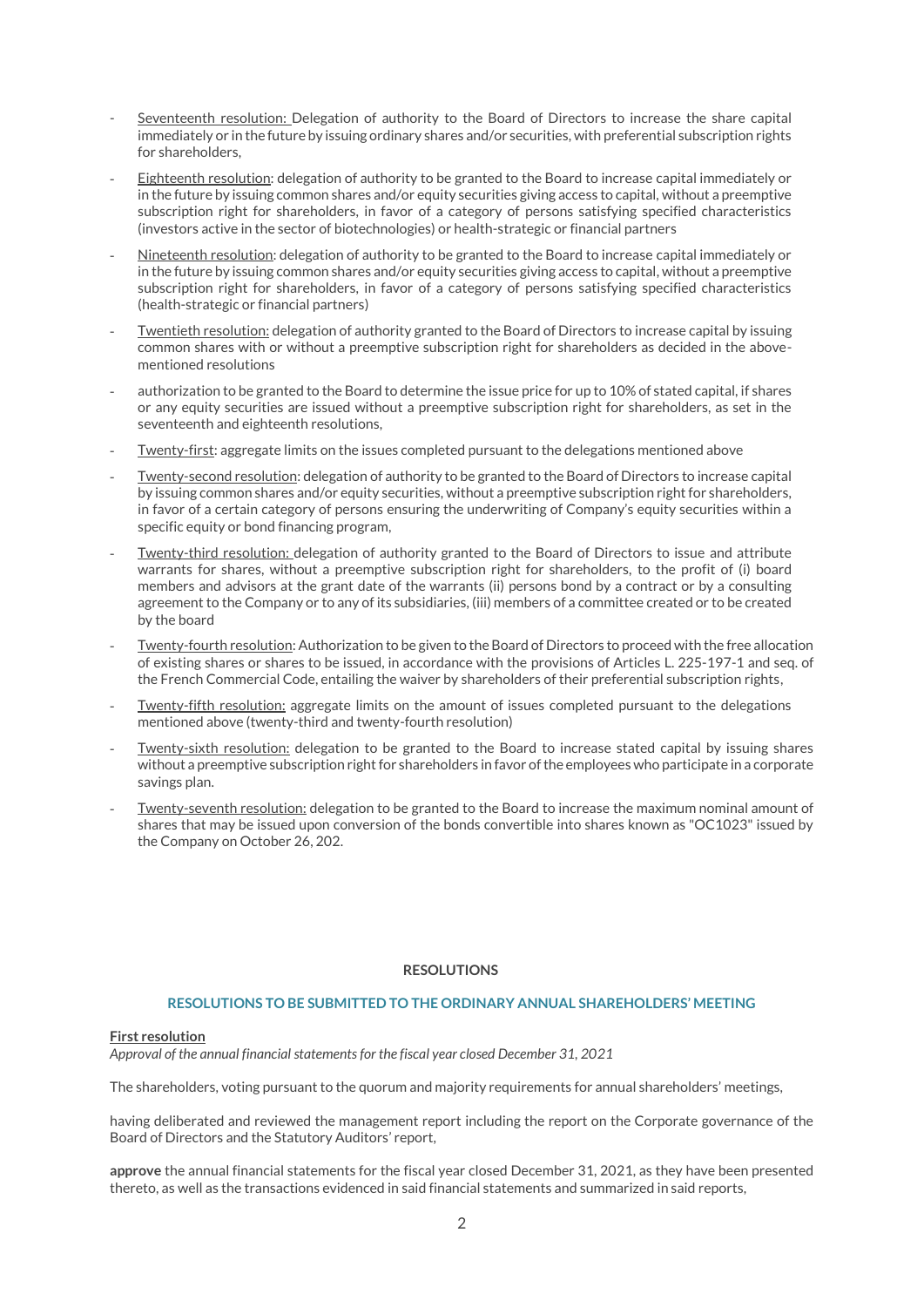**note** that no extraordinary and non-deductible expenses specified in Article 39-4 of said French Tax Code are recorded and approve it.

#### **Second resolution**

*Approval of the consolidated financial statements for the fiscal year closed December 31, 2021*

The shareholders, voting pursuant to the quorum and majority requirements for annual shareholders' meetings,

having deliberated and reviewed the management report of the Board of Directors and the Statutory Auditors' report,

**approve** the consolidated financial statements for the fiscal year closed December 31, 2021, as they have been presented thereto, as well as the transactions evidenced in said financial statements and summarized in said reports,

#### **Third resolution**

*Allocation of income for the fiscal year closed December 31, 2021*

The shareholders, voting pursuant to the quorum and majority requirements for annual shareholders' meetings,

having deliberated and reviewed the management report of the Board of Directors,

noting that the loss for the fiscal year closed December 31, 2021 totaled  $\epsilon$  21,382,669.19,

**decide** to allocate said loss to the accounting items entitled "retained earnings".

Pursuant to the French General Tax Code, the General Shareholders' Meeting acknowledges that no dividend was distributed over the last three fiscal years.

#### **Fourth resolution**

*Approval of the related-party transactions specified in Articles L. 225-38 and seq. of the French Commercial Code*

The shareholders, voting pursuant to the quorum and majority requirements for annual shareholders' meetings, and in Article L.225-38 of the French Commercial Code,

having deliberated and reviewed the special Statutory Auditors' report on the related-party transactions referred to in Articles L. 225-38 et seq. of the French Commercial Code,

**note** that no agreement specified in the articles mentioned above was concluded during the fiscal year just ended.

#### **Fifth resolution**

*Approval of the amendment to the 2021 remuneration policy for corporate officers (excluding executive directors) approved by the Shareholders' Meeting of May 28, 2021*

The shareholders, voting under the quorum and majority conditions required for ordinary general meetings

having considered the report of the Board of Directors and the amendment to the remuneration policy for corporate officers (excluding executive directors) approved by the General Meeting of Shareholders of May 28, 2021, decided by the Board of Directors at its meeting of December 16, 2021

**approve** the modification of the 2021 remuneration policy for corporate officers (excluding executive directors) decided by the Board of Directors at its meeting of December 16, 2021, under the terms set out in the report of the Board of Directors, and **notes** that the payment of the additional sums in respect of the modification of the remuneration policy is conditional on the adoption of this resolution by the General Meeting.

#### **Sixth resolution**

*Vote on the information relating to the 2021 compensation of corporate officers (excluding executive corporate officers) mentioned in Article L. 22-10-9 of the French Commercial Code*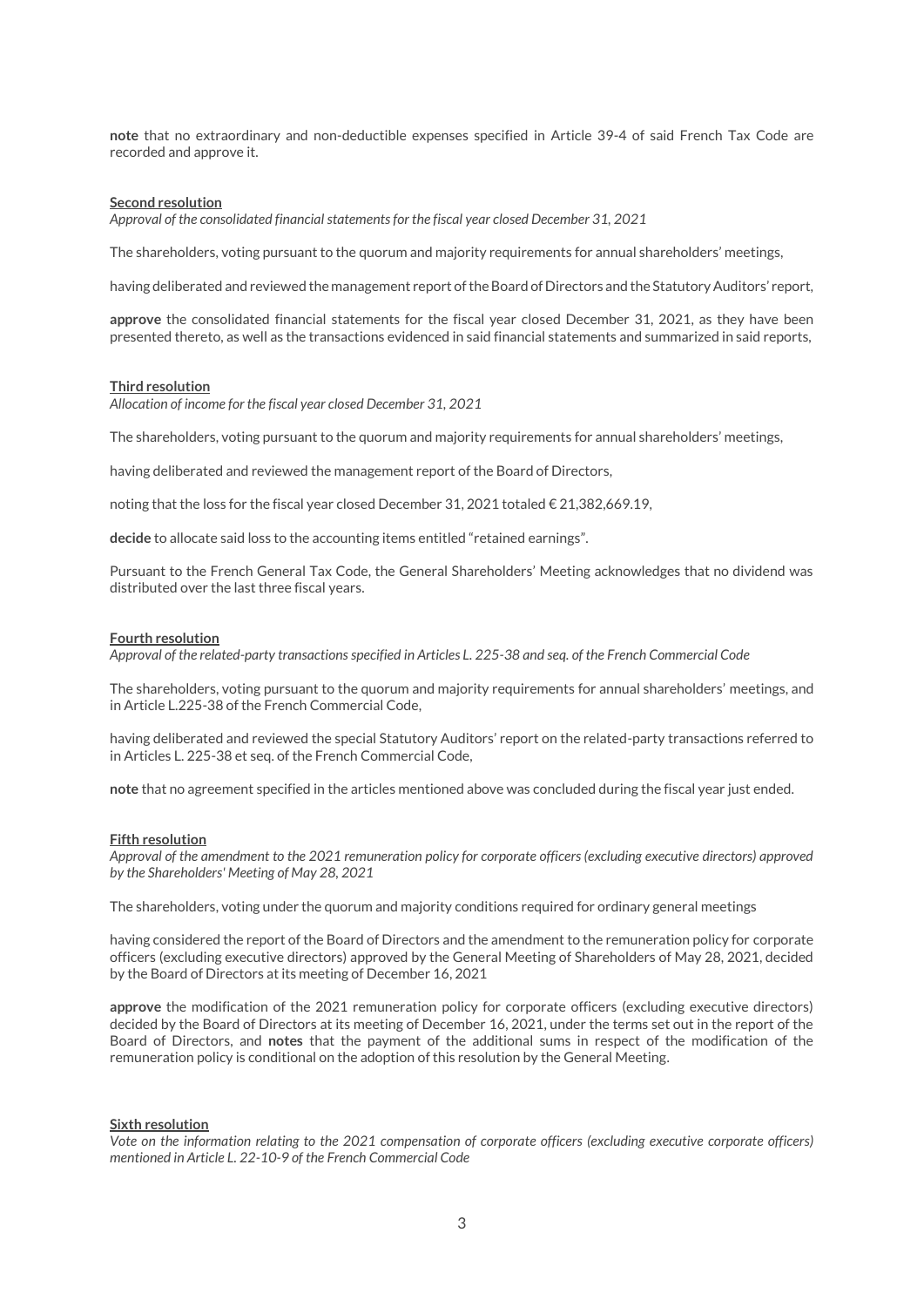The shareholders, ruling under the quorum and majority conditions required for ordinary general meetings, after having read the report of the board of directors,

**approve**, in application of Article *L. 22-10-34* of the French Commercial Code, the information mentioned in Article L. *22-10-9* of the French Commercial Code concerning corporate officers (excluding executive corporate officers), such that they appear in the Universal Registration Document (URD) 2021, chapter 3 "corporate governance - corporate governance report", section 3.2.4.

#### **Seventh resolution**

*Approval of the components of total compensation and benefits granted to the Chief Executive Officer, Mr. Soula Gérard for the fiscal year 2021.*

The shareholders, voting pursuant to the quorum and majority requirements for annual shareholders' meetings,

having deliberated and reviewed the management report of the Board of Directors,

pursuant to paragraph II of the Article L. 22-10-34 ofthe French Commercial Code,

**approve** the fixed, variable and extraordinary awarded or to be awarded for the 2021 fiscal year to the Chairman and Chief Executive Officer, as determined by the Board of directors in accordance with the principles and criteria approved by the shareholders at the Company Shareholders' meeting of 20 May 2021 in the ninth resolution and detailed in the 2021 Universal Registration Document (URD), chapter 3 "Corporate Governance", section 3.2.

#### **Eighth resolution**

*Approval of the components of total compensation and benefits granted to the Deputy General Manager, Mr. Olivier Soula for the fiscal year 2021*

The shareholders, voting pursuant to the quorum and majority requirements for annual shareholders' meetings,

having deliberated and reviewed the management report of the Board of Directors,

pursuant to paragraph II of the Article L.22-10-34 of the French Commercial Code.

**approve** the fixed, variable and extraordinary awarded or to be awarded for the 2021 fiscal year to Deputy General Manager, Mr. Soula Olivier, as determined by the Board of directors in accordance with the principles and criteria approved by the shareholders at the Company Shareholders' meeting of 20 May 2021 in the tenth resolution, and detailed in the 2021 Universal Registration Document (URD), chapter 3 "Corporate Governance", section 3.2, subsection 3.2.1 "Compensation paid to the Corporate Officers".

#### **Ninth resolution**

*Approval of the compensation policy to the corporate officers awarded for the 2022 fiscal year,*

The shareholders, voting pursuant to the quorum and majority requirements for annual shareholders' meetings,

having deliberated and reviewed the management report of the Board of Directors,

pursuant to Article *L. 22-10-8* of the French Commercial Code.

**approve** the compensation policy for corporate officers awarded for the 2022 fiscal year as detailed in the 2021 Universal Registration Document (URD), chapter 3 "Corporate Governance", section 3.3, sub-section 3.2.3 "compensation policy of the corporate officers".

#### **Tenth resolution**

*Approval of the compensation policy that may be awarded to the Chief Executive Officer for the 2022 fiscal year,*

The shareholders, voting pursuant to the quorum and majority requirements for annual shareholders' meetings,

having deliberated and reviewed the management report of the Board of Directors,

pursuant to Article L.22-10-8 of the French Commercial Code.

**approve** the compensation policy that may be awarded to the Chief Executive Officer for the 2022 fiscal year as detailed in the 2021 Universal Registration Document (URD), chapter 3 "Corporate Governance", section 3.3, sub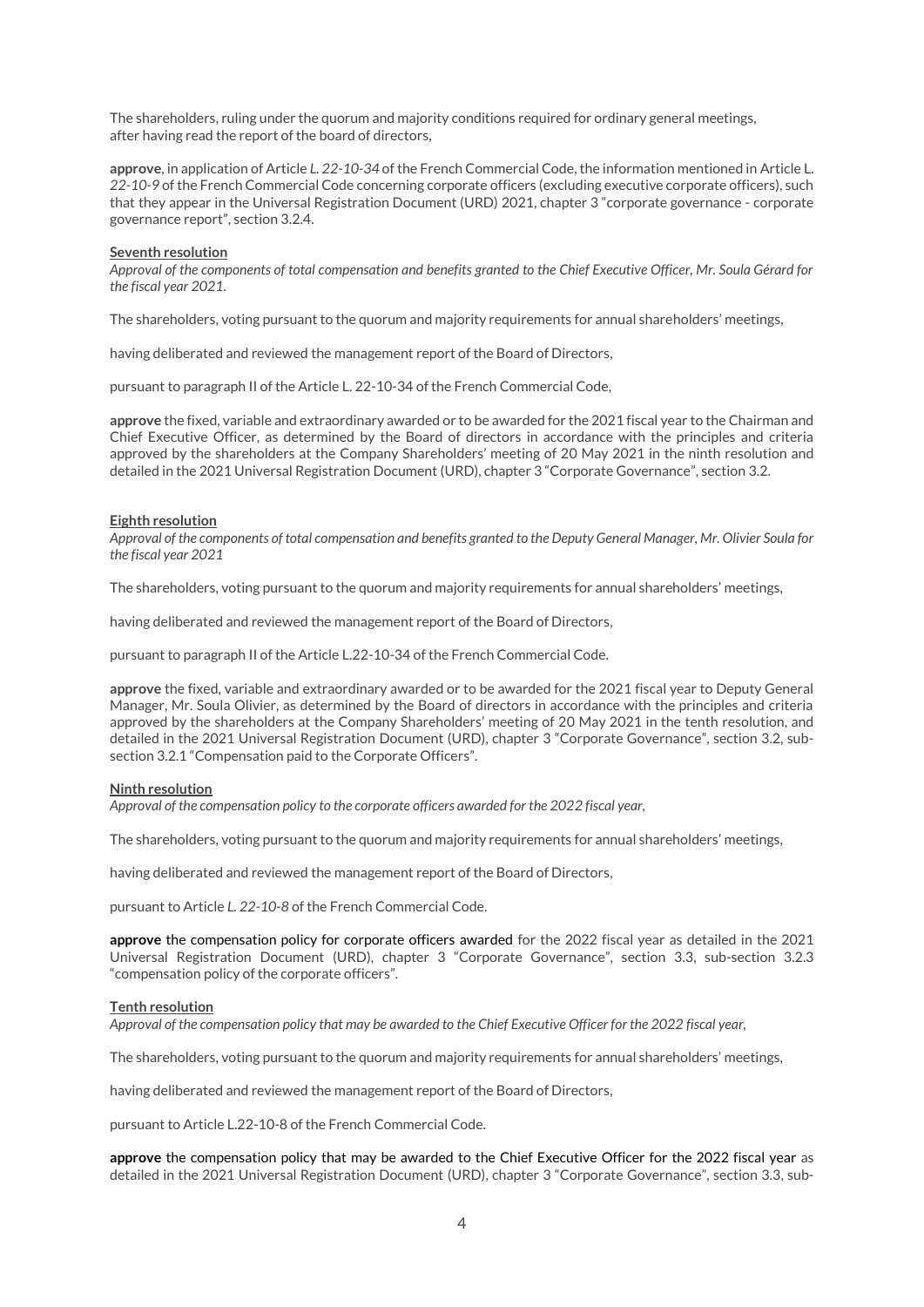section 3.2.3 "compensation policy of the corporate officers".

#### **Eleventh resolution**

*Approval of the compensation policy that may be awarded to the Deputy General Manager for the 2022 fiscal year,*

The shareholders, voting pursuant to the quorum and majority requirements for annual shareholders' meetings,

having deliberated and reviewed the management report of the Board of Directors,

pursuant to Article L. 22-10-8 of the French Commercial Code.

**approve** the compensation policy that may be awarded to the Deputy General Manager for the 2022 fiscal year as detailed in the 2021 Universal Registration Document (URD), chapter 3 "Corporate Governance", section 3.3, subsection 3.2.3 "compensation policy of the corporate officers".

#### **Twelfth resolution**

*Renewal of the term of office of Mr. Olivier Soula*

The shareholders, voting under the quorum and majority conditions required for ordinary meetings

having reviewed the report of the Board of Directors

noting that the term of office as Director of Mr. Olivier Soula expires at the close of this Meeting

**decide** to renew the term of office of Mr. Olivier Soula as director for a period of three (3) years expiring at the close of the annual ordinary shareholders' meeting called to approve the financial statements for the year ending December 31, 2024.

Mr. Olivier Soula has already accepted the renewal of his term of office.

#### **Thirteenth resolution**

*Renewal of the term of office of Mrs. Ekaterina Smirnyagina*

The shareholders, voting under the quorum and majority conditions required for ordinary meetings

having reviewed the report of the Board of Directors

noting that the term of office as Director of Mrs. Ekaterina Smirnyagina expires at the close of this Meeting

**decide** to renew the term of office of Mrs. Ekaterina Smirnyagina as director for a period of three (3) years expiring at the close of the annual ordinary shareholders' meeting called to approve the financial statements for the year ending December 31, 2024.

Mrs. Ekaterina Smirnyagina has already accepted the renewal of his term of office

#### **Fourteenth resolution**

*Authorization to be given to the Board of Directors for the Company to purchase its own shares,*

The shareholders, voting pursuant to the quorum and majority requirements for annual shareholders' meetings,

having familiarized themselves with the report of the Board of Directors,

**authorize** the Board of Directors, with a right to further delegate as provided for by law, for eighteen (18) months after the date hereof, to purchase shares in the Company as specified in Articles L. 22-10-62 et seq. of the French Commercial Code and according to Regulation (EU) No 596/2014 of the European Parliament and of the Council of 16 April 2014 on market abuse, of the Company's shares,

**decide** that these shares may be purchased, sold or transferred by any means, on one or more occasions, in particular, on a market or over the counter, including by block purchase or sale, public offerings, or using options or derivative mechanisms, as specified by market authorities and in accordance with applicable law,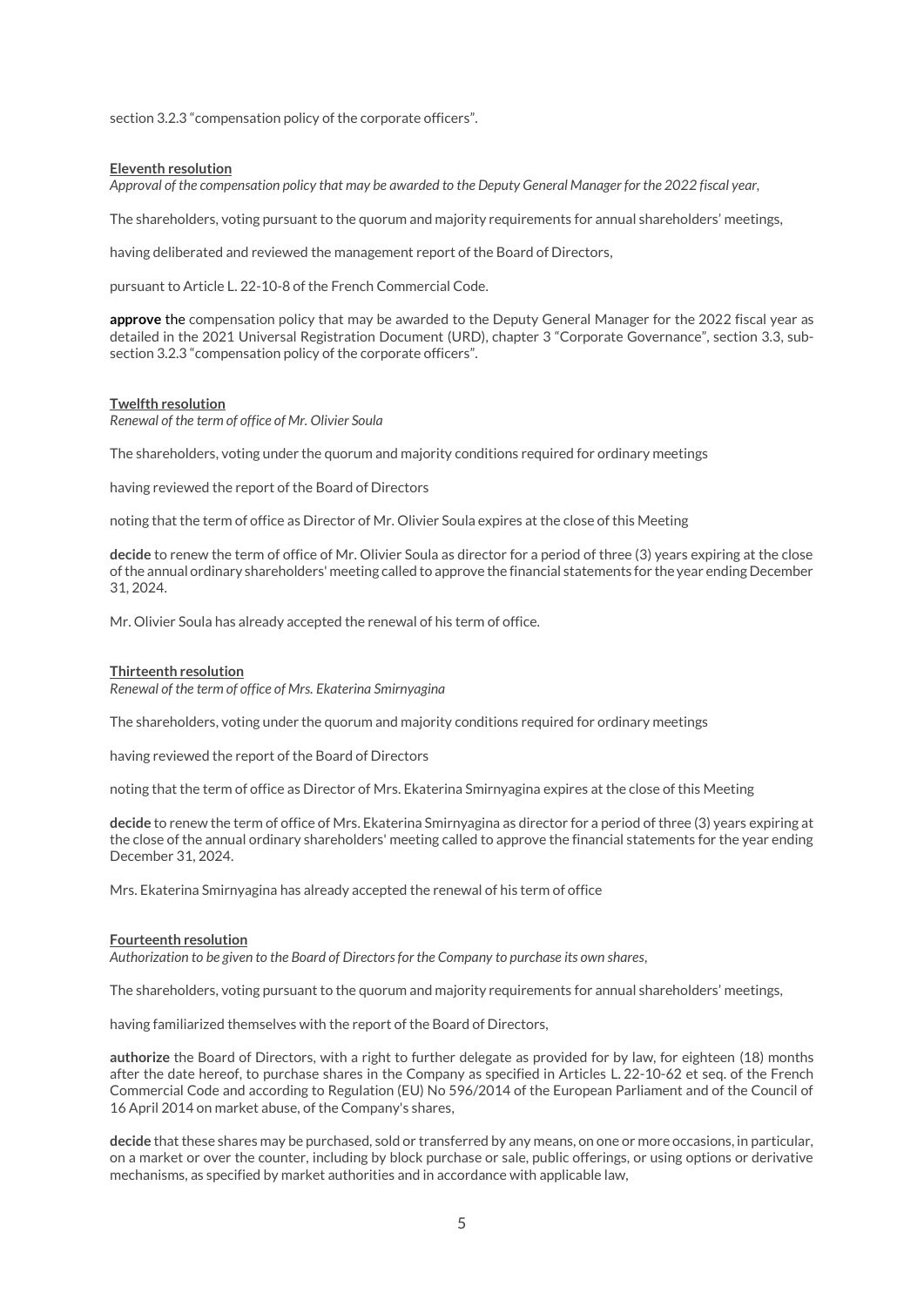**decide** that the authorization may be used to:

- ensure the liquidity of the Company's shares pursuant to a liquidity agreement concluded with an investment service provider in accordance with a code of ethics recognized by the French Financial Markets Authority,
- honor obligations related to share purchase option, no-cost share grant, corporate savings and other share allocation programs for employees and officers of the Company or its affiliates,
- provide shares when the rights attached to such equity securities are exercised,
- purchase shares for retention and subsequent provision in exchange or as payment in mergers or acquisitions,
- cancel some or all of the shares so purchased,
- and more generally, for any goal that would be later on approved by laws or for any market practice that would be later on authorized by market Authorities, being specified that, in such an assumption, the Company would inform its shareholders by press release.,

**decide** to set the maximum unit purchase price per share (excluding fees and commissions) at €50, with an aggregate ceiling of €2,500,000, provided, however, that this purchase price may be adjusted if necessary, to take capital transactions into consideration (in particular, in the event of the incorporation of reserves, of grant of free shares, or a share split or reverse split) which take place while this authorization is in effect,

**formally acknowledge** that the maximum number of shares that may be purchased pursuant to this resolution may not, at any time, exceed 10% of the total number of shares, provided, however, that when (i) the shares are purchased to enhance the liquidity of the Company's shares, the number of shares taken into consideration to calculate this limit will correspond to the number of shares purchased, after deduction of the number of shares resold throughout the term of the authorization, and (ii) they are purchased be retained and subsequently provided as payment or for an exchange in a merger, spin off or contribution transaction, the number of shares purchased may not exceed 5% of the total number of shares,

**grant** all authority to the Board, with a right to further delegate as provided for by law, to submit any stock exchange orders, sign any sale or transfer instruments, conclude any contracts, liquidity agreements, options contracts, file any statements, and complete any necessary formalities.

**decide** that this delegation cannot be used during a public offering of the shares of the Company.

This authorization terminates any prior authorization with the same purpose.

#### **Resolutions to be submitted to the extraordinary shareholders' meeting.**

#### **Fifteenth resolution**

*Consultation of shareholders, pursuant to article L. 225-248 of the French Commercial Code, on the possible early dissolution of the Company following the recognition of accounting losses which render the shareholders' equity less than half the share capital*

The shareholders, voting under the quorum and majority conditions required for extraordinary general meetings

having noted that, as a result of the losses recorded during the financial year ended December 31, 2021, the Company's shareholders' equity has fallen below half the share capital

**decide** that there are no grounds for early dissolution of the Company and, consequently

**decide** to continue the Company's activities.

#### **Sixteenth resolution**

*Authorization to be given to the Board to reduce stated capital by cancelling shares pursuant to the authorization to purchase its own shares*

The shareholders, voting pursuant to the quorum and majority requirements for extraordinary shareholders' meetings,

having familiarized themselves with the report of the Board of Directors and the special auditors' report,

subject to the adoption of the fifteenth resolution above,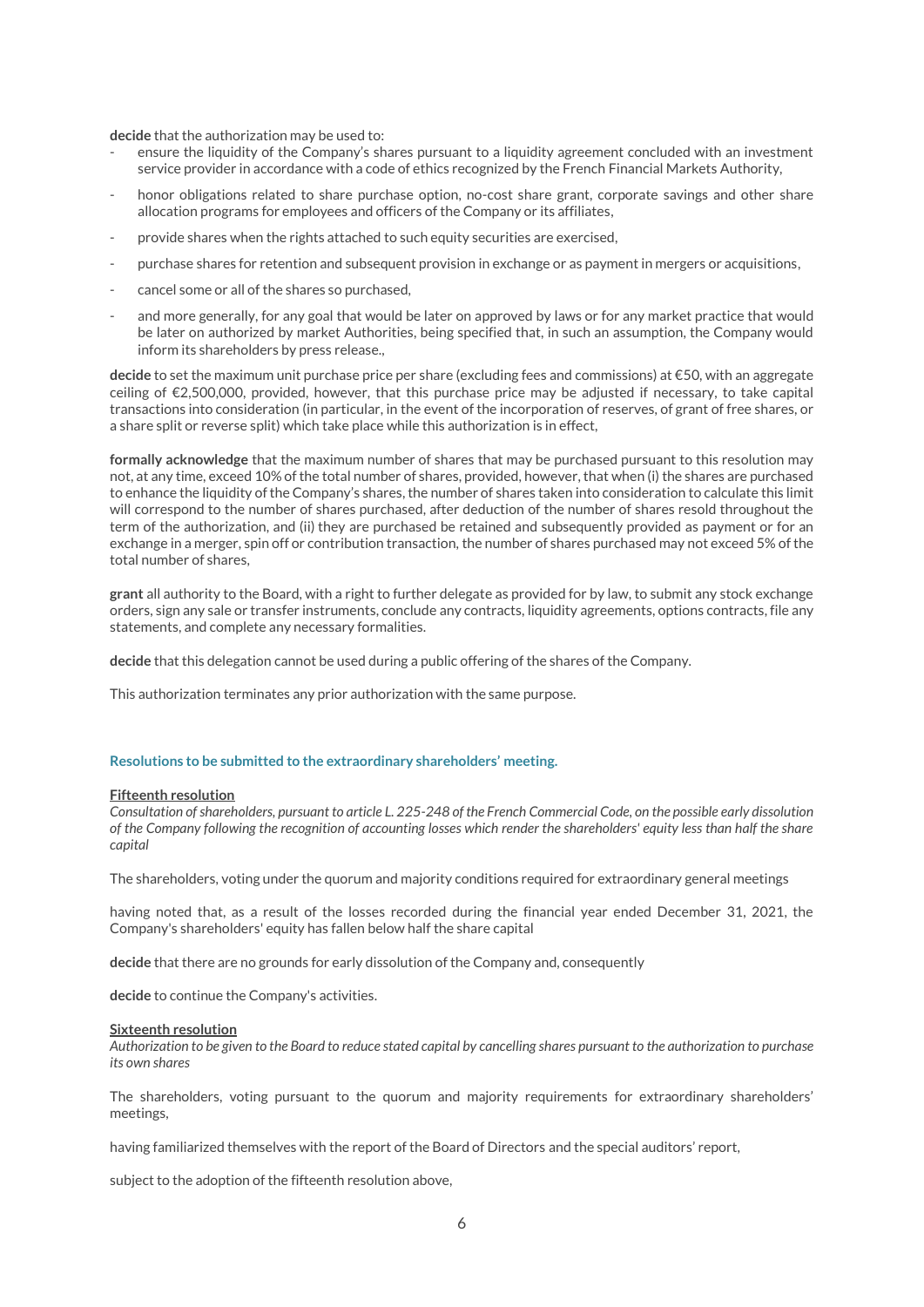**authorize** the Board, in accordance with Article L. 22-10-62 of the French Commercial Code, for a 18 months period after this meeting, to cancel, on one or more occasions, up to a maximum of 10% of stated capital per twenty-four(24) month period, some or all of the shares purchased by the Company and reduce stated capital by the same amount, provided, however, that this limit will apply to stated capital which, if appropriate, will be adjusted to take the transactions which are completed after the date of this meeting into account,

**decide** that any excess purchase price of the shares over their par value will be allocated to the issue, merger and contribution premiums account or to any available reserve account, including the legal reserve (up to 10% of the capital reduction completed),

**grant** all authority to the Board, with a right to further delegate as provided for by law, to complete all actions, formalities, or declarations to finalize the capital reductions which may be completed pursuant to this authorization and correspondingly amend the articles of incorporation and by-laws of the Company.

**decide** that this delegation cannot be used during a public offering of the shares of the Company.

This authorization will terminate any prior authorization with the same purpose.

#### **Seventeenth resolution**

*Delegation of authority to be granted to the Board to increase capital by issuing common shares and/or equity securities, with a preemptive subscription right for shareholders*

The shareholders, voting pursuant to the quorum and majority requirements for extraordinary shareholders' meetings,

having familiarized themselves with the report of the Board of Directors and the special auditors' report,

in accordance with the provisions of Articles L.225-129 and following articles of the French commercial code, and especially, of the articles L. 225-129 to L. 225-129-6, L. 225-132, L. 225-133, L. 225-134, L. 228-91, L. 228-92 and L. 228-93,

**delegate** to the Board, with the possibility to delegate or sub-delegate in accordance with applicable law, the authority to decide to issue, in the proportions and at the times that it determines, one or several capital increases, in France or abroad, common shares in the Company and/or any securities (including any debt security) which grant access by any means to common shares in the Company or in any Company that would own directly or indirectly more than half of its capital, or in which the Company would own directly or indirectly more than half of its capital, such securities being issued in euros, in foreign currencies or in any monetary unit whatsoever calculated by reference to multiple currencies as per the decision of the board, and which liberation could be realized in cash, including receivables compensation,

**decide** that the securities so issued may consist of debt securities, be associated with the issuance of such securities or allow the issuance of hybrid securities,

**decide** that the shareholders have, in proportion to the amount of their shares, a preemptive subscription right to the ordinary shares or transferable securities which will be, if applicable, issued under this delegation,

**grant** the board of directors the power to grant shareholders the right to subscribe, on a reducible basis, a higher number of shares or securities than they could subscribe on an irreducible basis, in proportion to the rights they have and, in any event, within the limit of their request,

**decide** to fix at 385.000 euros (or the equivalent of this amount in the event of issue in another currency) the maximum nominal amount of the capital increases likely to be carried out, immediately and / or in the long term, under the this resolution, it being specified that this ceiling is set independently and separately from the ceiling referred to in the twenty-first resolution below and that to this ceiling will be added, if necessary, the nominal value of the shares to be issued to preserve, in accordance to the law, and, where applicable, to the applicable contractual stipulations, the rights of holders of securities and other rights giving access to capital,

**decide to** fix at 50,000,000 euros (or the equivalent of this amount in the event of issue in another currency) the maximum nominal amount of debt securities that may be issued under this delegation, it being specified that:

- this amount will be increased, where applicable, by any reimbursement premium above par,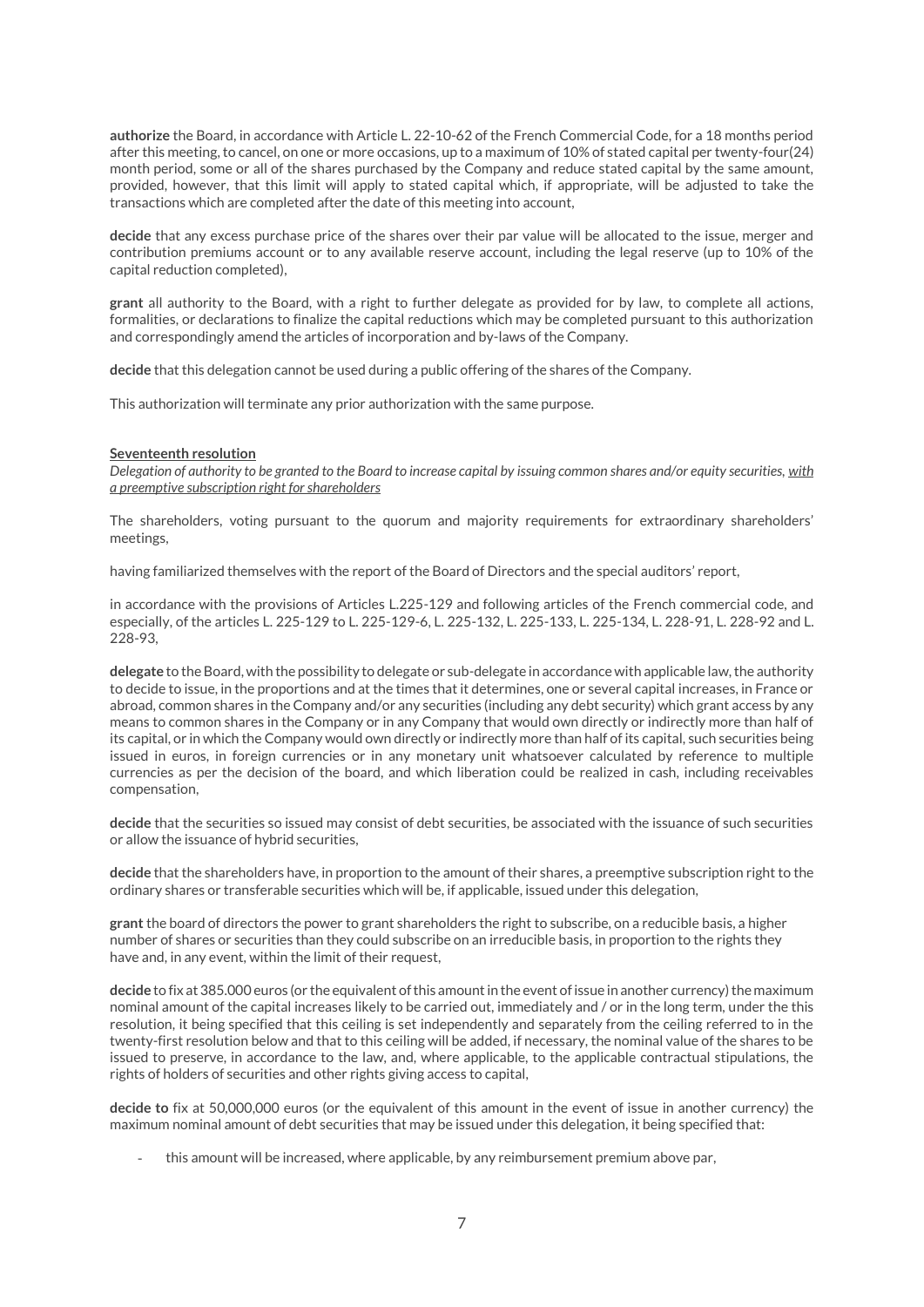- this amount will be included in the aggregate ceiling specified referred to in the twenty-first resolution below,
- this ceiling does not apply to debt securities referred to in articles L. 228-40, L. 228-36-A and L. 228-92 paragraph 3 of the French Commercial Code whose issue would be decided or authorized by the board of administration under the conditions provided for by article L. 228-40 of the French Commercial Code, or in other cases, under the conditions that the Company would determine in accordance with the provisions of article L. 228-36- A of French Commercial Code

**decide** that, if the subscriptions have not absorbed the whole of such an issue, the board of directors may use, in the order it determines, one or the other of the following options:

- limit the issue to the amount of subscriptions, provided that these reach at least three-quarters of the issue initially decided,
- freely distribute all or part of the unsubscribed securities issued between the persons of its choice, and
- offer to the public, on the French or international market, all or part of the unsubscribed securities issued

**decide** that issues of the Company's share subscription warrants may be carried out by subscription offer, but also by free allocation to the owners of the old shares,

**decide** that in the event of the free allocation of warrants, the board of directors will have the power to decide that the fractional allocation rights will not be negotiable and that the corresponding securities will be sold,

**acknowledge**, as necessary, that this delegation automatically carries, for the benefit of the holders of the securities, if any, issued under this delegation, the shareholders' express waiver of their preferential subscription rights to the shares to which these securities will give right,

**decide** that the board of directors will have all powers, with the power to sub-delegate under the conditions provided for by law, to implement, under the conditions fixed by law and the articles of association, this delegation for the purpose in particular:

- to set the dates, conditions and terms of any issue as well as the form and characteristics of the shares or securities giving access to the capital to be issued, with or without premium,
- to fix the amounts to be issued, the date of possibly retroactive enjoyment of the shares or securities giving access to the capital to be issued, their method of payment as well as, if applicable, the procedures for exercising rights to exchange, conversion, redemption or allocation in any other way of capital securities or transferable securities giving access to capital,
- to make any adjustments required in application of legal or regulatory provisions and, where applicable, to the applicable contractual stipulations, to protect the rights of holders of securities and other rights giving access to the capital of the Company and
- to suspend, if necessary, the exercise of the rights attached to these securities for a maximum period of three months,

**decide** that the board of directors may:

- on its own initiative and when it deems it appropriate, charge the costs, rights and fees occasioned by the capital increases carried out by virtue of the delegation referred to in this resolution, to the amount of the premiums relating to these operations and deduct, on the amount of these premiums, the sums necessary to bring the legal reserve to one tenth of the new capital, after each transaction,
- take any decision with a view to the admission of the securities and securities thus issued to trading on the regulated market of Euronext in Paris and, more generally,
- take all measures, conclude all commitments and carry out all formalities necessary for the successful completion of the proposed issue, as well as for the purpose of finalizing the resulting capital increase, and making the corresponding changes to the articles.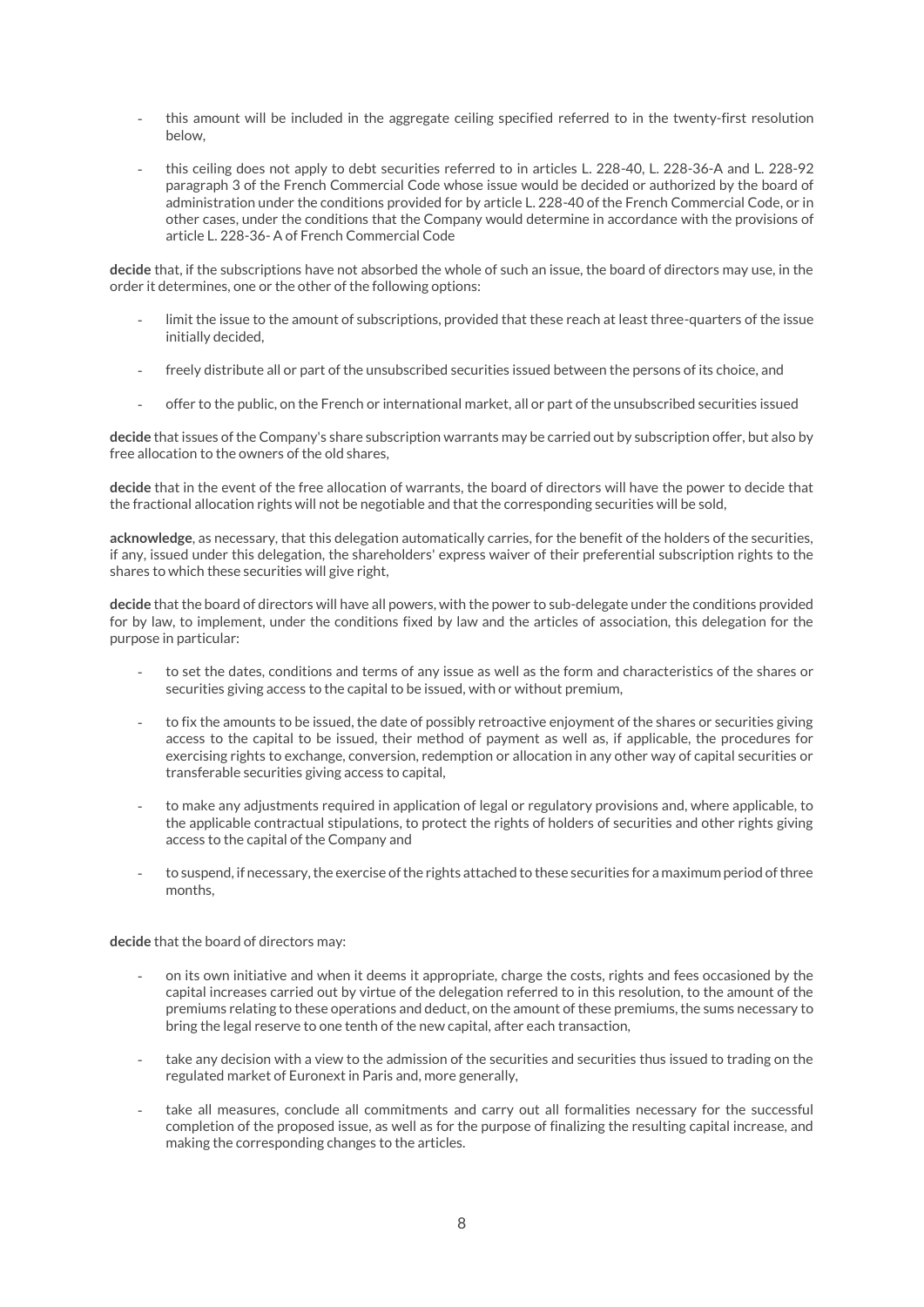## **Eighteen resolution**

*Delegation of authority to be granted to the Board to increase capital immediately or in the future by issuing common shares and/or equity securities, without a preemptive subscription right for shareholders, for the benefit of a category of persons that satisfy specified characteristics (investors active in the sector of biotechnologies)*

The shareholders, voting pursuant to the quorum and majority requirements for extraordinary shareholders' meetings,

having familiarized themselves with the report of the Board of Directors and the special auditors' report,

in accordance with the provisions of Articles L.225-129 and following articles of the French commercial code, and especially, of the articles L. 225-129-2, L. 225-135, L-225-138 et L. 228-91 and L. 22-10-49 and following,

**delegate** to the Board, with the possibility to delegate or sub-delegate in accordance with applicable law, the authority to decide to issue, in the proportions and at the times that it determines, one or several capital increases, in France or abroad, common shares in the Company and/or any securities (including any debt security) which grant access by any means to common shares in the Company or in any Company that would own directly or indirectly more than half of its capital, or in which the Company would own directly or indirectly more than half of its capital, such securities being issued in euros, in foreign currencies or in any monetary unit whatsoever calculated by reference to multiple currencies as per the decision of the board, and which liberation could be realized in cash, including receivables compensation,

**decide** that the securities so issued may consist of debt securities, be associated with the issuance of such securities or allow the issuance of intermediate securities,

**decide** to cancel the preemptive subscription right of shareholders on the ordinary shares and/or securities and/or all debt securities of the Company to be issued to the following category of people, whether shareholder or not of the Company:

one or more natural or legal persons (including companies), trusts, and investment funds, or other investment vehicles, irrespective of their form (including, without limitation, any investment fund or investment company; venture capital, in particular any FPCI, FCPI or FIP), under French or foreign law, whether or not shareholders of the Company, investing on a regular basis in the health or biotechnology sector, and/or

**formally acknowledge**, to the extent necessary, that this delegation constitutes, by operation of law, an express waiver by the shareholders of their preemptive subscription right for shares to which these securities grant a right in favor of the holders of any securities issued pursuant to this delegation,

**decide** that the total nominal value of the increases of stated capital that may be completed immediately and/or in the future pursuant to this delegation may not exceed €144,000 (or the equivalent of said amount in the event of an issue in another currency), maximum amount to which may be added, if any, the additional amount of the shares to be issued to preserve, in accordance with legal or regulatory provisions and, as the case may be, with the applicable contractual provisions, the rights of the holders of securities and other rights giving access to shares,

**decide** that the total nominal value of any increase in social capital that could be achieved in this way will be attributed to the overall ceiling planned in the twenty-first resolution below,

**decide** to set at 50,000,000 euros (or the equivalent of this amount in case of issue in another currency) the maximum nominal amount of the debt securities that may be issued pursuant to this delegation:

- this amount will be increased, if appropriate, of any reimbursement of premium above par,
- this amount will be included in the aggregate ceiling set in the twenty-fifth resolution below,
- this ceiling will not apply to the securities mentioned in the Articles L.228-40, L. 228-36-A et L.228-92 paragraph 3 of the French commercial code, which issuance would have been issued or authorized by the Board of Directors pursuant to the Article L.228-40 of the French commercial code, or in other situations, under the conditions that the Company would have determined pursuant to article L. 228-36- A of the French commercial code.

**decide** that the issue price of the shares and securities that may be issued pursuant to this delegation shall be determine by the board and will be no less than the weighted average price during the last three trading days preceding said determination, less, if appropriate, a discount maximum of 20%, corrected in the event of a difference in effective date, provided, however, (i) that, in case of an issuance of securities giving access to the capital, the issue price of equity securities that should result from their exercise, their conversion or their exchange, will be, if appropriate, determined at the discretion of the Board, with a reference to a formula that he would have defined and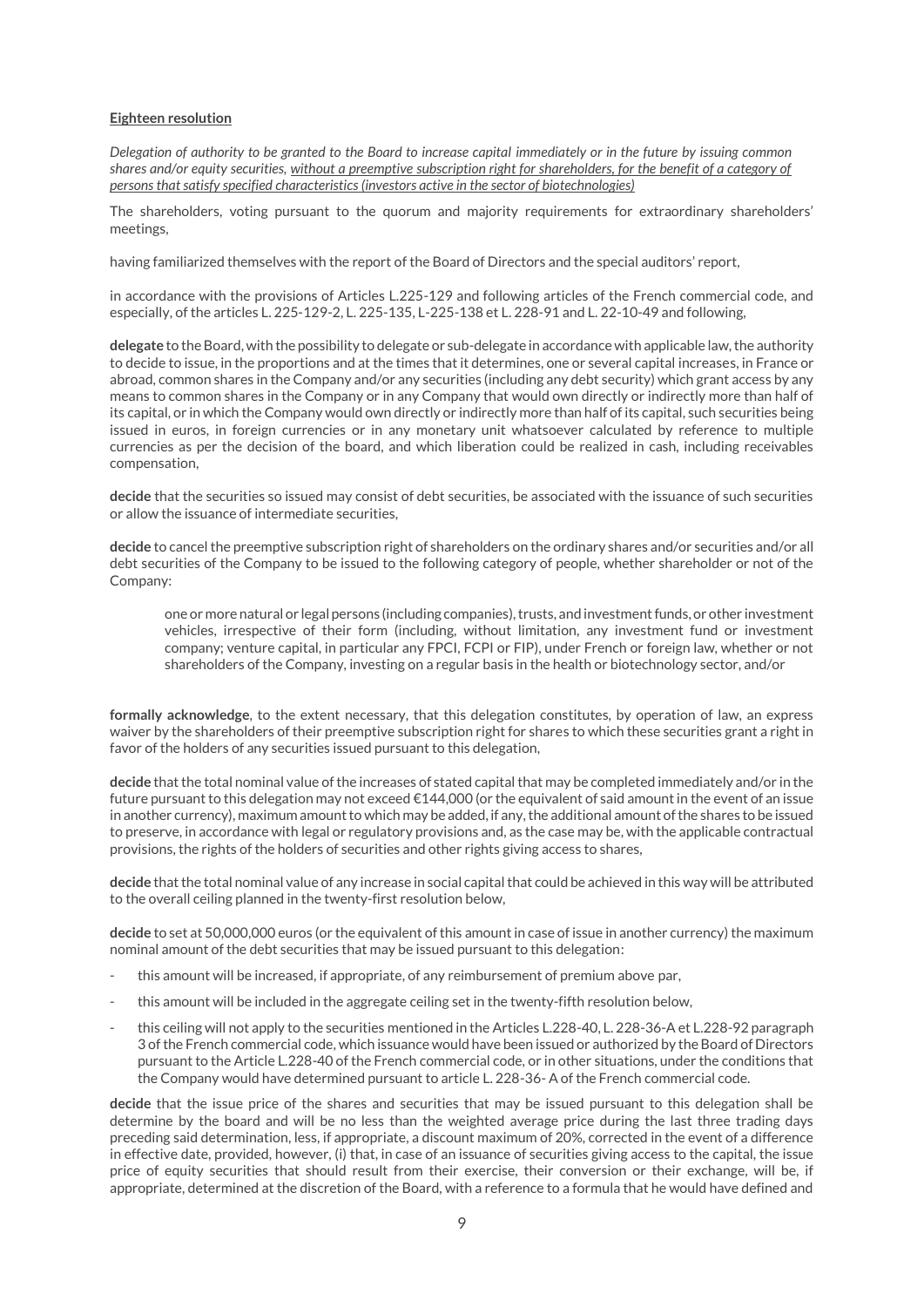that will apply after the issuance of the said securities (for example when exercised, converted or exchanged), in which case the maximal said discount could be appreciated , if required by the Board, to the date of the application of the said formula (and not at the date of the determination of the issue price) (ii) the issue price of securities given access to the capital, if appropriate, issued as a result of the current resolution, will be such that, the total if appropriate received immediately by the Company, to which amount will be added the amount received when such securities would be exercised or converted, that is to say each share issued as a result of the issuance of these securities, would be at least equal to the amount defined above,

**decide** that the Board will have all authority, with a right to further delegate as provided for by law, in order to implement this delegation, as provided for by law and the articles of incorporation and by-laws, to:

- determine the amounts of the capital increase, the issue price (provided that it will be determined as detailed above) as well as the amount of the premium that could be, if appropriate, asked at the issuance,
- determine the dates, conditions and procedures for any issue, as well as the form and characteristics of the shares or equity securities to be issued,
- to fix the effective dates, which may be retroactive, for the shares or equity securities to be issued, the procedures to pay for them,
- determine the list of the beneficiaries within the above-mentioned category of people and the number of securities to be attributed to each of them,
- at its own initiative and when it so deems appropriate, allocate the expenses, duties and fees incurred for the capital increases completed pursuant to the delegation in this resolution to the premiums related to these transactions and deduct from these premiums the amounts necessary to bring the legal reserve to one tenth of the new capital after each transaction,
- notice the realization of each capital increase and proceed to the correlative changes of the by-laws,
- in general, take any agreement, in particular to finalize the envisaged issuances, reach any decision and take any measures necessary to the issuance, to the listing and financial services for the securities so issued as well as the exercise of the rights attached,
- take any decision to list shares and securities so issued on any market on which the shares would be admitted for transactions,

**decide** that this delegation cannot be used in during the public offer period of the company's shares.

**specify** that the delegation so granted to the Board will be valid for eighteen (18) months after this meeting and ends any previous delegation of powers for the same purpose.

**acknowledges** that, in the event that the board comes to use the delegation of authority conferred on it in this resolution, the board will report to the next ordinary general meeting, in accordance with law and regulations, the use made of the authorizations conferred in this current resolution.

#### **Nineteenth resolution**

*Delegation of authority to be granted to the Board to increase capital immediately or in the future by issuing common shares and/or equity securities, without a preemptive subscription right for shareholders, for the benefit of a category of persons that satisfy specified characteristics (health-strategic or financial partners)*

The shareholders, voting pursuant to the quorum and majority requirements for extraordinary shareholders' meetings,

having familiarized themselves with the report of the Board of Directors and the special auditors' report,

in accordance with the provisions of Articles L.225-129 and following articles of the French Commercial Code, and especially, of the articles L. 225-129-2, L. 225-135, L-225-138 et L. 228-91 and L. 22-10-49 and following,

**delegate** to the Board, with the possibility to delegate or sub-delegate in accordance with applicable law, the authority to decide to issue, in the proportions and at the times that it determines, one or several capital increases, in France or abroad, common shares in the Company and/or any securities (including any debt security) which grant access by any means to common shares in the Company or in any Company that would own directly or indirectly more than half of its capital, or in which the Company would own directly or indirectly more than half of its capital, such securities being issued in euros, in foreign currencies or in any monetary unit whatsoever calculated by reference to multiple currencies as per the decision of the board, and which liberation could be realized in cash, including receivables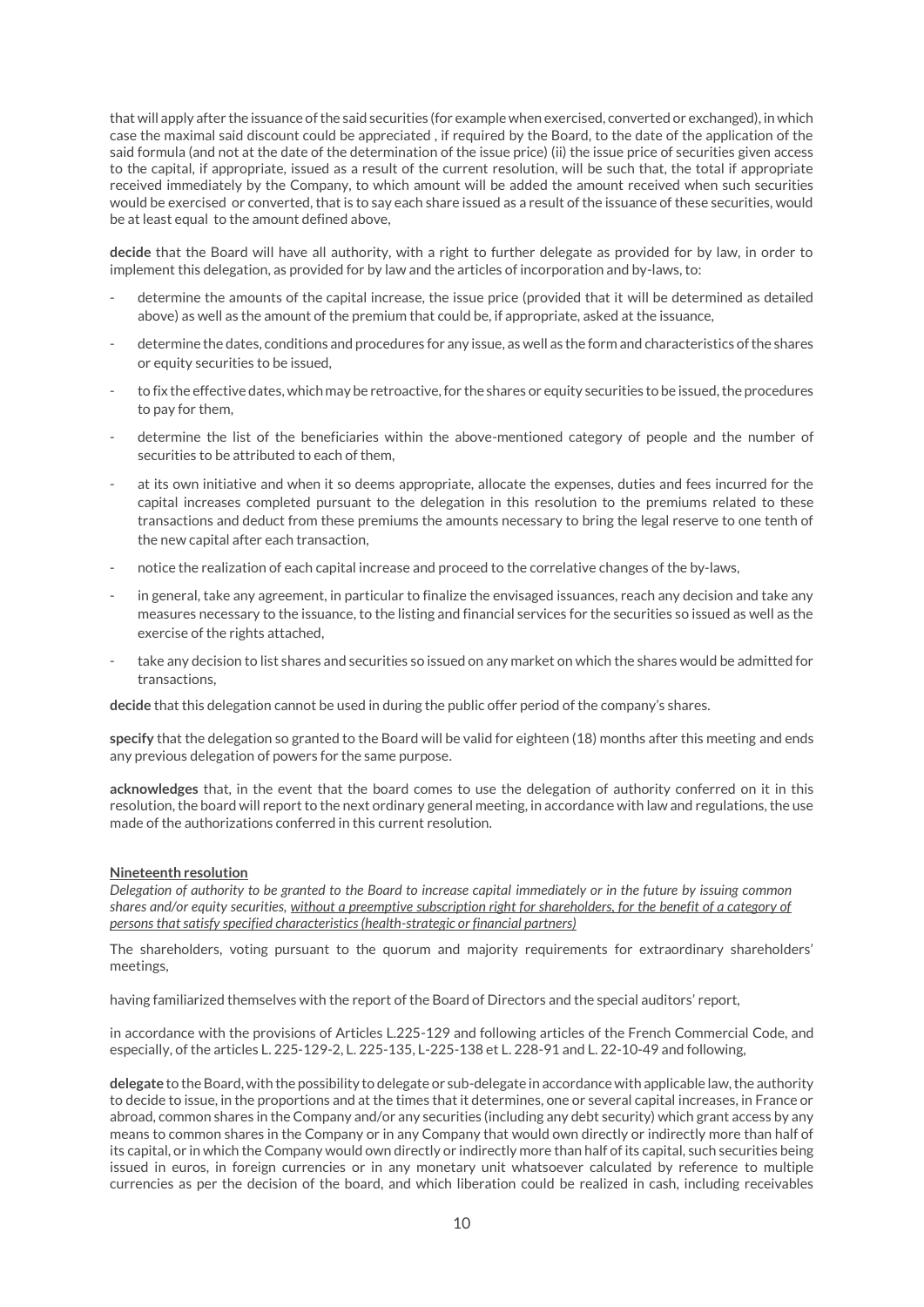#### compensation,

**decide** that the securities so issued may consist of debt securities, be associated with the issuance of such securities or allow the issuance of intermediate securities,

**decide** to cancel the preemptive subscription right of shareholders on the ordinary shares and/or securities and/or all debt securities of the Company to be issued to the following category of people, whether shareholder or not of the Company:

one or more strategic or financial partners of the Company located in France or abroad, having concluded or to conclude one or more partnership contracts (development, co-development, distribution, manufacturing, etc.) commercial or financing with the Company (or a subsidiary), directly or through one or more controlled companies or by which they are controlled within the meaning of Article L. 233-3 of the French Commercial Code,

**formally acknowledge**, to the extent necessary, that this delegation constitutes, by operation of law, an express waiver by the shareholders of their preemptive subscription right for shares to which these securities grant a right in favor of the holders of any securities issued pursuant to this delegation,

**decide** that the total nominal value of the increases of stated capital that may be completed immediately and/or in the future pursuant to this delegation may not exceed 144,000 euros (or the equivalent of said amount in the event of an issue in another currency), maximum amount to which may be added, if any, the additional amount of the shares to be issued to preserve, in accordance with legal or regulatory provisions and, as the case may be, with the applicable contractual provisions, the rights of the holders of securities and other rights giving access to shares,

**decide** that the total nominal value of any increase in social capital that could be achieved in this way will be attributed to the overall ceiling planned in the twenty-first resolution below,

**decide** to set at 50,000,000 euros (or the equivalent of this amount in case of issue in another currency) the maximum nominal amount of the debt securities that may be issued pursuant to this delegation:

- this amount will be increased, if appropriate, of any reimbursement of premium above par,
- this amount will be included in the aggregate ceiling set in the twenty-fifth resolution below,
- this ceiling will not apply to the securities mentioned in the Articles L.228-40, L. 228-36-A et L.228-92 paragraph 3 of the French commercial code, which issuance would have been issued or authorized by the Board of Directors pursuant to the Article L.228-40 of the French commercial code, or in other situations, under the conditions that the Company would have determined pursuant to article L. 228-36- A of the French Commercial Code.

**decide** that the issue price of the shares and securities that may be issued pursuant to this delegation shall be determine by the board and will be no less than the weighted average price during the last three trading days preceding said determination, less, if appropriate, a discount maximum of 20%, corrected in the event of a difference in effective date, provided, however, (i) that, in case of an issuance of securities giving access to the capital, the issue price of equity securities that should result from their exercise, their conversion or their exchange, will be, if appropriate, determined at the discretion of the Board, with a reference to a formula that he would have defined and that will apply after the issuance of the said securities (for example when exercised, converted or exchanged), in which case the maximal said discount could be appreciated , if required by the Board, to the date of the application of the said formula (and not at the date of the determination of the issue price) (ii) the issue price of securities given access to the capital, if appropriate, issued as a result of the current resolution, will be such that, the total if appropriate received immediately by the Company, to which amount will be added the amount received when such securities would be exercised or converted, that is to say each share issued as a result of the issuance of these securities, would be at least equal to the amount defined above,

**decide** that the Board will have all authority, with a right to further delegate as provided for by law, in order to implement this delegation, as provided for by law and the articles of incorporation and by-laws, to:

- determine the amounts of the capital increase, the issue price (provided that it will be determined as detailed above) as well as the amount of the premium that could be, if appropriate, asked at the issuance,
- determine the dates, conditions and procedures for any issue, as well as the form and characteristics of the shares or equity securities to be issued,
- to fix the effective dates, which may be retroactive, for the shares or equity securities to be issued, the procedures to pay for them,
- determine the list of the beneficiaries within the above-mentioned category of people and the number of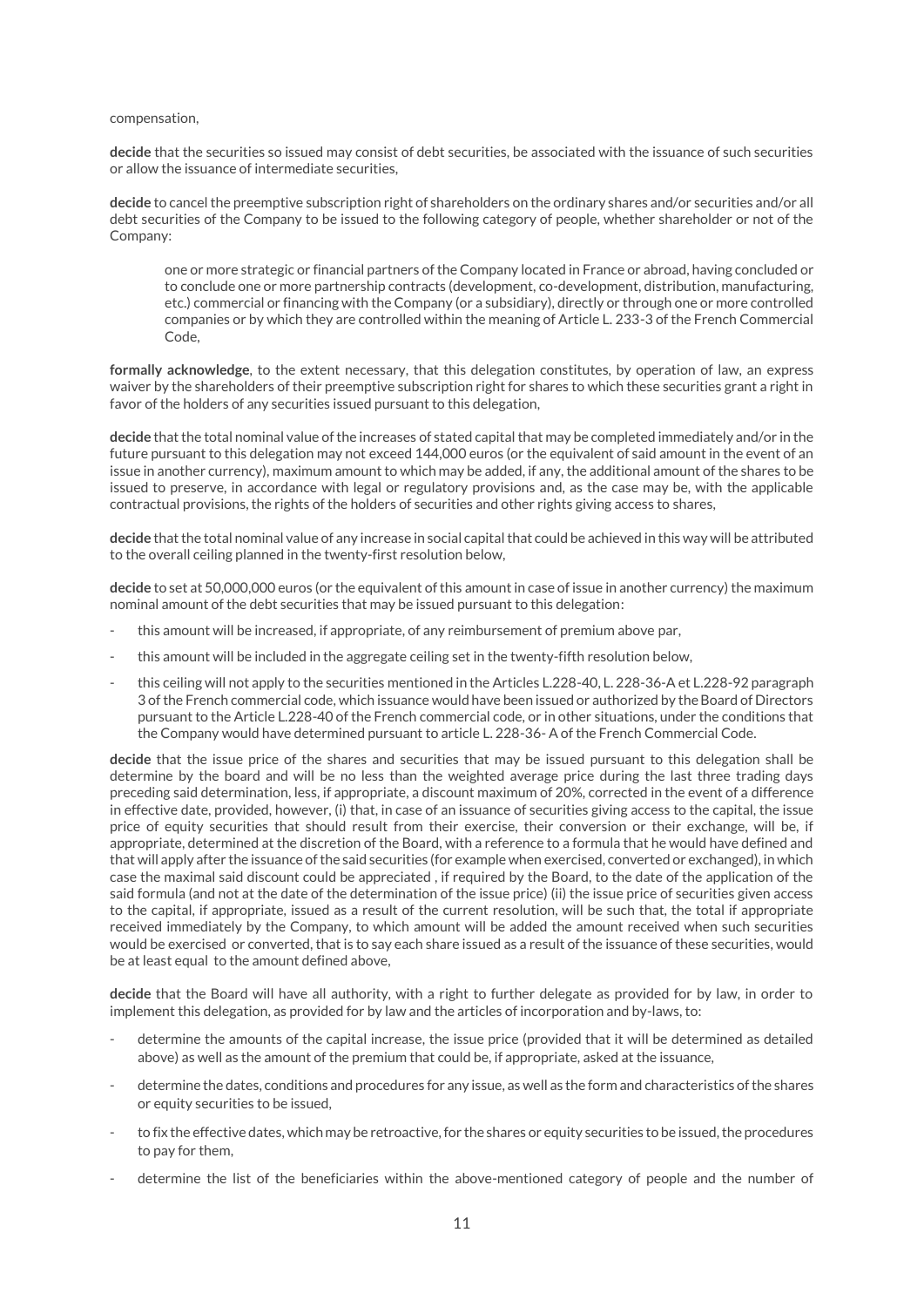securities to be attributed to each of them,

- at its own initiative and when it so deems appropriate, allocate the expenses, duties and fees incurred for the capital increases completed pursuant to the delegation in this resolution to the premiums related to these transactions and deduct from these premiums the amounts necessary to bring the legal reserve to one tenth of the new capital after each transaction,
- notice the realization of each capital increase and proceed to the correlative changes of the by-laws,
- in general, take any agreement, in particular to finalize the envisaged issuances, reach any decision and take any measures necessary to the issuance, to the listing and financial services for the securities so issued as well as the exercise of the rights attached,
- take any decision to list shares and securities so issued on any market on which the shares would be admitted for transactions,

**decide** that this delegation cannot be used in during the public offer period of the company's shares.

**specify** that the delegation so granted to the Board will be valid for eighteen (18) months after this meeting and ends any previous delegation of powers for the same purpose.

**acknowledges** that, in the event that the board comes to use the delegation of authority conferred on it in this resolution, the board will report to the next ordinary general meeting, in accordance with law and regulations, the use made of the authorizations conferred in this current resolution.

#### **Twentieth resolution**

*delegation of authority granted to the Board of Directors to increase capital by issuing common shares with or without a preemptive subscription right for shareholders as decided in the above-mentioned resolutions,*

The shareholders, voting pursuant to the quorum and majority requirements for extraordinary shareholders' meetings,

having familiarized themselves with the report of the Board of Directors and the special auditors' report,

In accordance with the provisions of the articles L. 225-129, L. 225-129-2, L. 225-135, L. 225-135-1 and following, L. 228-91 and L. 228-92 of the French Commercial Code,

**delegate** to the Board the jurisdiction to increase the number of shares or securities to be issued in the event of an over-subscription application in connection with capital increases of the Company without preferential subscription rights that would be decided under the above resolutions, under the terms of Section L. 225-135-1 and R. 225-118 of the French Commercial Code (i.e. , to date, within thirty days of the closing of the subscription, at the same price as the original issue and within the limit of 15% of the initial issue), those shares confer the same rights as the old shares subject to their date of enjoyment,

**specify** that the nominal amount of any increase in social capital decided under this delegation in connection with capital increases of the Company without preferential subscription rights decided under this resolution will be charged on the overall ceiling under the twenty-first resolution below, to which, if any, the additional amount of shares or securities to be issued in addition to the , in accordance with the law and, where applicable contractual stipulations, the rights of holders of securities providing access to capital and other rights giving access to capital,

**acknowledge** that, should the Board of Directors use the delegation of jurisdiction conferred on it in this resolution, it will report back to the next ordinary general meeting, in accordance with the law and regulations.

**decide** that this delegation is given to the Board of Directors for a period of twenty-six (26) months from this meeting and terminates any previous delegation with the same purpose.

#### **Twenty-first resolution**

*aggregate limits on the issues completed pursuant to the delegations mentioned above,*

The shareholders, voting pursuant to the quorum and majority requirements for special shareholders' meetings,

having familiarized themselves with the report of the Board of Directors and the extraordinary auditors' report,

**decide** that: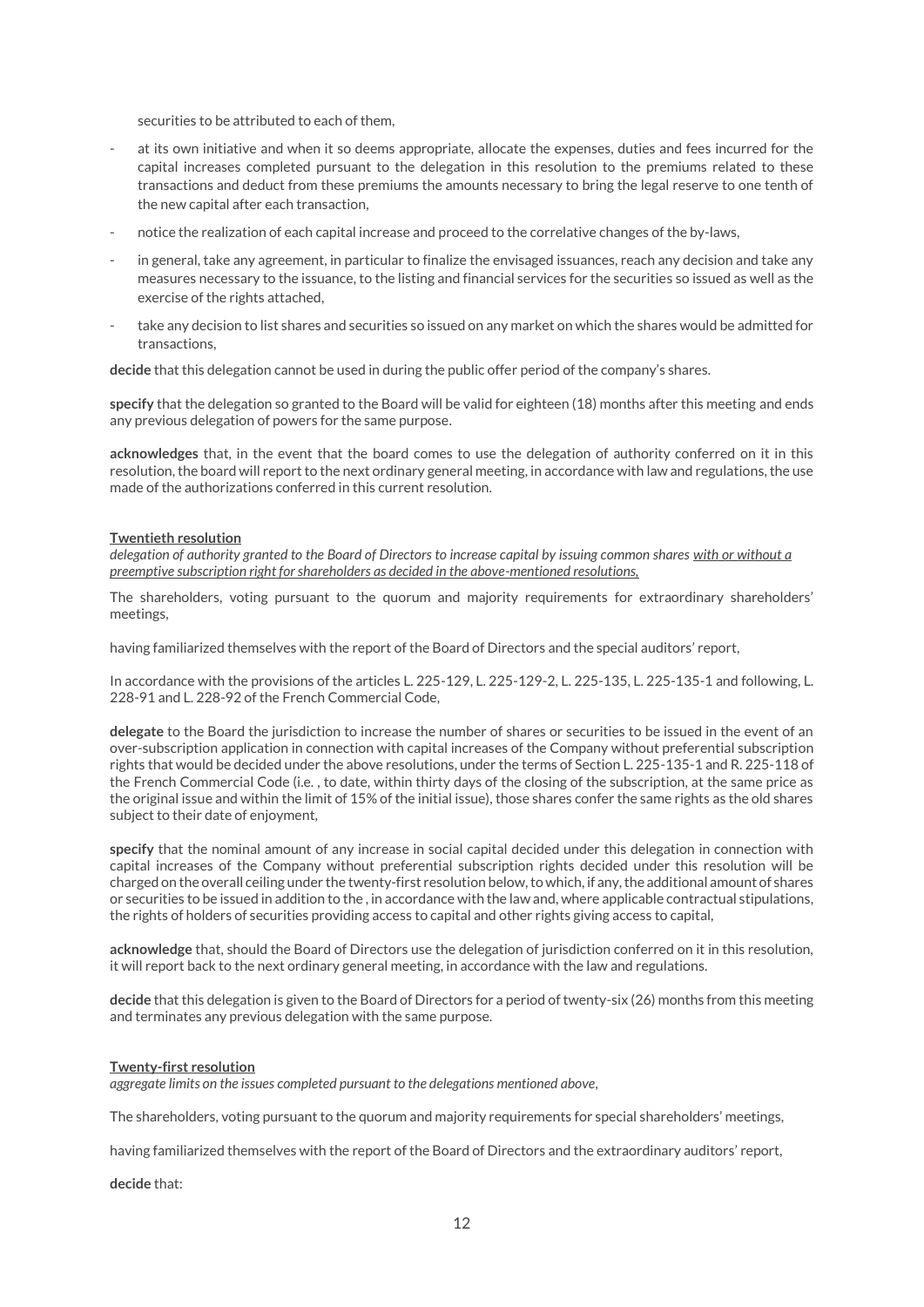- the maximum aggregate nominal value of the capital increases that may be completed pursuant to the delegations granted in the seventeenth to the twentieth resolutions above may not exceed €385,000, provided, however, that the additional value of the shares to be issued to preserve, in accordance with legal or regulatory provisions and, if appropriate, applicable contractual provisions, the rights of the holders of securities granting access to the shares will be added to this ceiling,
- the maximum aggregate par value of debt securities that may be issued pursuant to the delegations granted under the resolutions mentioned above is set at €50,000,000 (or the equivalent on the issue date of this amount in foreign currency or an accounting unit calculated by reference to multiple currencies) being precised that this ceiling will not apply to the securities mentioned in the Articles L.228-40, or for the other cases, under conditions that the Company would determine pursuant to the article L.228-36-A of the French Commercial Code.

#### **Twenty-second resolution**

*Delegation of authority to be granted to the Board to increase capital immediately or in the future by issuing common shares and/or equity securities giving access to capital or giving access to securities representing receivables granting access to capital, without a preemptive subscription right for shareholders, in favor of a certain category of person*s *within a specific equity or bond financing program*

The shareholders, voting pursuant to the quorum and majority requirements for extraordinary shareholders' meetings,

having familiarized themselves with the report of the Board of Directors and the special auditors' report,

in accordance with the provisions of Articles L.225-129 and following articles of the French Commercial Code, and especially, of the articles L. 225-129-2, L. 225-135, L-225-138 and L. 228-91 and following, and article L. 22-10-49 of the French Commercial Code,

**delegate** to the Board, with the possibility to delegate or sub-delegate in accordance with applicable law, the authority to decide to issue, in the proportions and at the times that it determines, one or several capital increases, in France or abroad, common shares of the Company and/or any securities (including any debt security) which grant access by any means to common shares in the Company or in any Company that would own directly or indirectly more than half of its capital, or in which the Company would own directly or indirectly more than half of its capital, such securities being issued in euros, in foreign currencies or in any monetary unit whatsoever calculated by reference to multiple currencies as per the decision of the board, and which liberation could be realized in cash, including receivables compensation,

**decide** that the securities so issued may consist of debt securities, be associated with the issuance of such securities (warrants for shares attached to bonds, including bonds) or allow the issuance of intermediate securities,

**decide** to cancel the preemptive subscription right of shareholders on the ordinary shares and/or securities and/or all debt securities of the Company to be issued to the following category of people:

any credit institution, any investment service providers or member of an investment banking syndicate or any company or investment funds that undertakes to guarantee the completion of any capital increases or any other issue likely to result in a future capital increase that may be carried under this delegation in the context of setting up a line or equity or bond financing,

**formally acknowledge**, to the extent necessary, that this delegation constitutes, by operation of law, an express waiver by the shareholders of their preemptive subscription right for shares to which these securities grant a right in favor of the holders of any securities issued pursuant to this delegation,

**decide** that the total nominal value of the increases of stated capital that may be completed immediately and/or in the future pursuant to this delegation may not exceed €144,000 or, in any event, exceed the limits specified by applicable law as of the issue date, to which will be added any additional value of shares to be issued to preserve, in accordance with legal or regulatory provisions and any applicable contractual provisions, the rights of the holders of securities granting access to said shares, it is specified that this ceiling is set independently and distinct from the ceiling referred to in the twenty-first resolution below,

**decide** that the total nominal value of the issues of securities representing receivables granting access to capital which might be so completed may not exceed €50,000,000 (or the equivalent of said amount in the event of an issue in another currency) provided that:

- this amount will be increased, if appropriate, of any reimbursement of premium above par,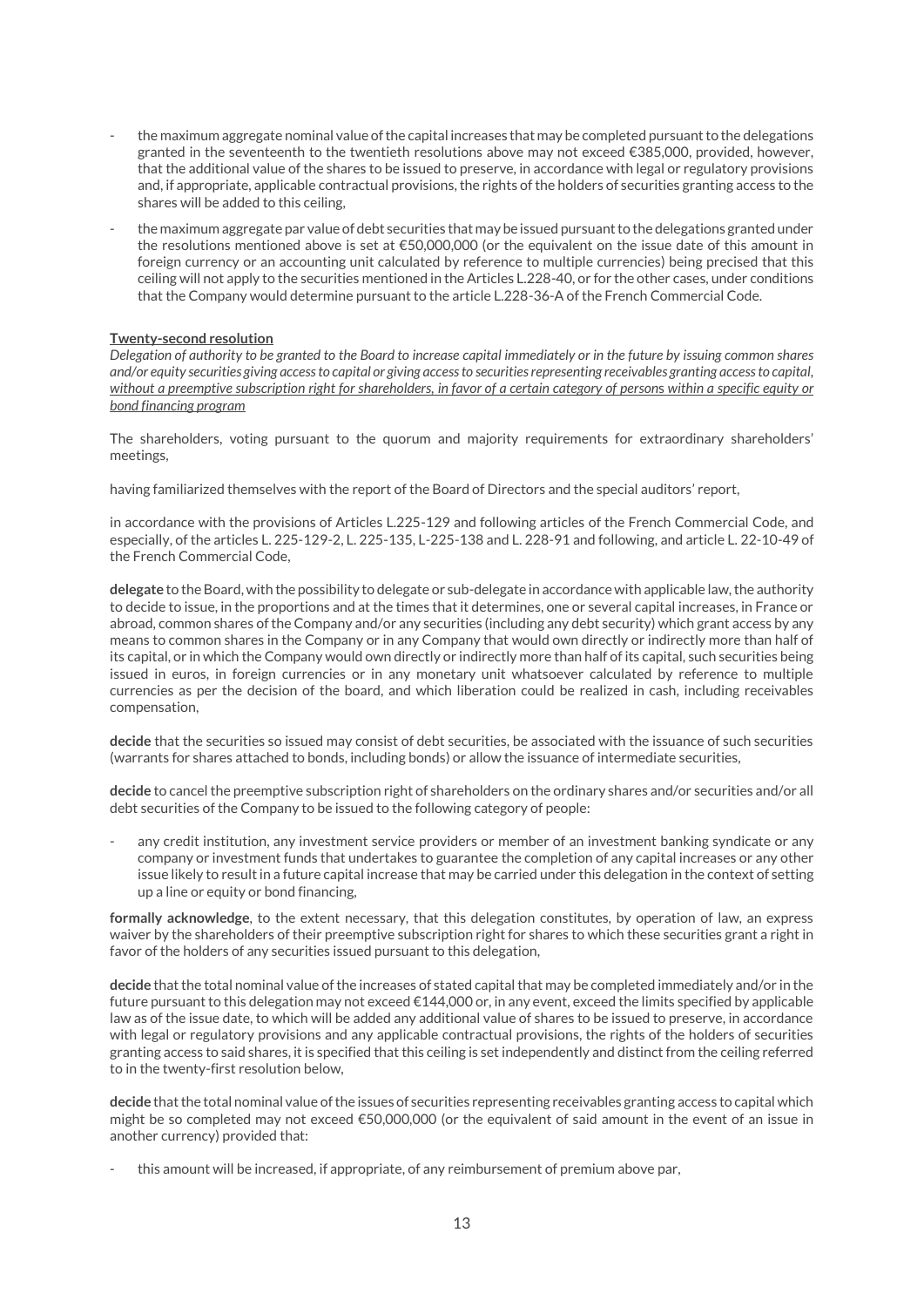- this ceiling is set independently and distinct from the ceiling referred to in the twenty-first resolution below,
- this ceiling will not apply to the securities mentioned in the Articles L.228-40, L. 228-36-A et L.228-92 paragraph 3 of the French commercial code, which issuance would have been issued or authorized by the Board of Directors pursuant to the Article L.228-40 of the French commercial code, or in other situations, under the conditions that the Company would have determined pursuant to article L. 228-36- A of the French Commercial Code,

**decide** that the issue price of the shares and securities that may be issued pursuant to this delegation shall be determine by the board and will be no less than the weighted average price during the last three trading days preceding said determination, less, if appropriate, a discount maximum of 20%, corrected in the event of a difference in effective date, provided, however, (i) that, in case of an issuance of securities giving access to the capital, the issue price of equity securities that should result from their exercise, their conversion or their exchange, will be, if appropriate, determined at the discretion of the Board, with a reference to a formula that he would have defined and that will apply after the issuance of the said securities (for example when exercised, converted or exchanged), in which case the maximal said discount could be appreciated , if required by the Board, to the date of the application of the said formula (and not at the date of the determination of the issue price) (ii) the issue price of securities given access to the capital, if appropriate, issued as a result of the current resolution, will be such that, the total if appropriate received immediately by the Company, to which amount will be added the amount received when such securities would be exercised or converted, that is to say each share issued as a result of the issuance of these securities, would be at least equal to the amount defined above,

**decide** that the Board will have all authority, with a right to further delegate as provided for by law, in order to implement this delegation, as provided for by law and the articles of incorporation and by-laws, to:

- determine the amounts of the capital increase, the issue price (provided that it will be determined as detailed above) as well as the amount of the premium that could be, if appropriate, asked at the issuance,
- determine the dates, conditions and procedures for any issue, as well as the form and characteristics of the shares or equity securities to be issued,
- to fix the effective dates, which may be retroactive, for the shares or equity securities to be issued, the procedures to pay for them,
- determine the list of the beneficiaries within the above-mentioned category of people and the number of securities to be attributed to each of them,
- at its own initiative and when it so deems appropriate, allocate the expenses, duties and fees incurred for the capital increases completed pursuant to the delegation in this resolution to the premiums related to these transactions and deduct from these premiums the amounts necessary to allocate one tenth of the new capital to the legal reserve after each transaction,
- notice the realization of each capital increase and proceed to the correlative changes of the by-laws,
- in general, take any agreement, in particular to finalize the envisaged issuances, reach any decision and take any measures necessary to the issuance, to the listing and financial services for the securities so issued as well as the exercise of the rights attached,
- take any decision to list shares and securities so issued on any market on which the shares would be admitted for transactions,

**decide** that this delegation cannot be used in during the public offer period of the company's shares.

**specify** that the delegation so granted to the Board will be valid for eighteen (18) months after this meeting and will terminate any prior delegation with the same purpose,

**acknowledge** that, in the event this authorization is used by the Board, the Board will report to the next ordinary general meeting in accordance with the law and regulation, of the use made of this authorization in the current resolution.

#### **Twenty-third resolution**

*delegation of authority granted to the Board of Directors to issue and attribute warrants for shares, without a preemptive subscription right for shareholders, to the profit of (i) board members and advisors at the grant date of the warrants (ii) persons bond by a contract or by a consulting agreement to the Company or to any of its subsidiaries or (iii) members of a committee created or to be created by the board*

The shareholders, voting pursuant to the quorum and majority requirements for extraordinary shareholders' meetings,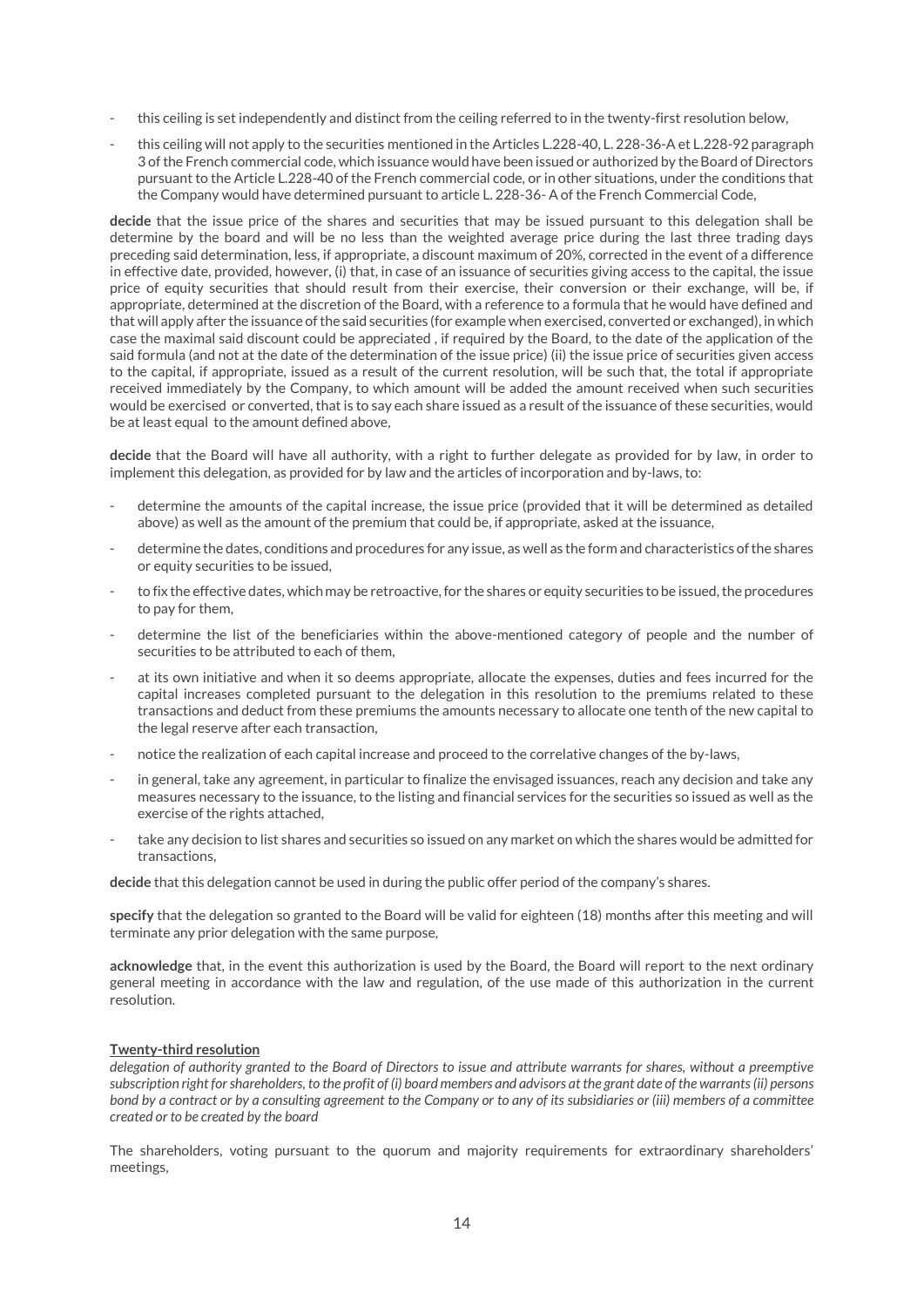having familiarized themselves with the report of the Board and the special report of the auditor,

**delegate** to the Board of Directors the power to allocate up to 200,000 common share purchase warrants (the "BSA"), each entitling the holder to subscribe for one common share of the Company with a par value of  $\epsilon$  0.10, being specified that the number of shares that may be issued upon the exercise of the warrants issued pursuant to this delegation will be deducted from the global ceiling provided in the twenty-eighth resolution mentioned above

**decide** that the issue price of a warrant will be determined by the Board on the day of issue of the said warrant based on the characteristics of the warrant and will be at least equal to15% of the average weighted average price per share. the volumes of the last five (5) trading days on the regulated market of Euronext Paris preceding the date of allocation of said warrants by the Board,

**decide** to cancel, for these warrants, the shareholders' preemptive subscription right, said Warrants can only be attributed to the following category of beneficiaries: (i) members and censors of the Board of the Company in office at the date of allotment of warrants or (ii) persons who are bound by a service or consultant contract to the Company or to any other its subsidiaries or (iii) members of any committee set up by the board of directors or that the board of directors may put in place that does not have the status of employees or officers of the Company or the Company. one of its subsidiaries (the "Beneficiaries"),

**decide pursuant** to the provisions of Article L. 225-138-I of the French Commercial Code, to delegate to the board the task of drawing up the list of Beneficiaries and the portion of the BSA allocated to each beneficiary thus designated,

**authorizes** therefore the board, within the limits of the foregoing, to issue and allot the warrants, on one or more occasions for each beneficiary,

**decide** to delegate to the Board of Directors for each Beneficiary, the terms and conditions of exercise of the BSA and, in particular, the issue price of the BSA, the subscription price (issue premium included) of the share to which each BSA will be entitled (the "Exercise Price") as determined by the Board of Directors under the conditions specified below, and the timetable for the exercise of the BSA, it being specified that these will have to be exercised at later in the ten (10) years of their issue and that the BSA which would not have been exercised at the end of this period of ten (10) years will be automatically canceled,

**decide,** each BSA will be used to subscribe, on the terms hereinafter defined, one ordinary share with a par value of €0.10 at a subscription price determined by the board on the date of the allocation of the BSA. as follows:

as long as the shares of the Company are admitted to trading on a regulated market, the subscription price of one ordinary share of the Company on the exercise of a BSA, which will be determined by the board at the time of the allocation of the BSA, must be at least equal to the higher of the following two values**:**

- (a) the sale price of a closing share on this regulated market on the day preceding the decision of the board to allocate the BSA; and
- (b) the weighted average of the prices quoted during the twenty trading days preceding the day of the board's decision to award the BSA;

it being specified that, in order to determine the subscription price of a common share on exercise of a warrant, the board will not take into account the capital increases resulting from the exercise of warrants of companies, share subscription warrants or share subscription options, as well as the allocation of bonus shares,

**decide** that the ordinary shares thus subscribed shall be fully paid up at the time of their subscription, either by payment in cash, or by offsetting with liquid and payable debts,

**decide** that the new shares delivered to the beneficiary upon the exercise of its BSA will be subject to all the provisions of the bylaws and will take legal effect on the first day of the financial year in progress in which they are issued,

**decide** that the BSA will be tradable. They will be issued in registered form and will be registered in an account,

**decide** to issue 200,000 ordinary shares with a nominal value of up to € 0.10 to the exercise of the issued BSAs,

**specify** pursuant to the provisions of Articles L. 228-91 and L. 225-132 of the French Commercial Code, this decision entails the waiver by the shareholders of their preemptive subscription rights for the ordinary shares to which the BSA give rights,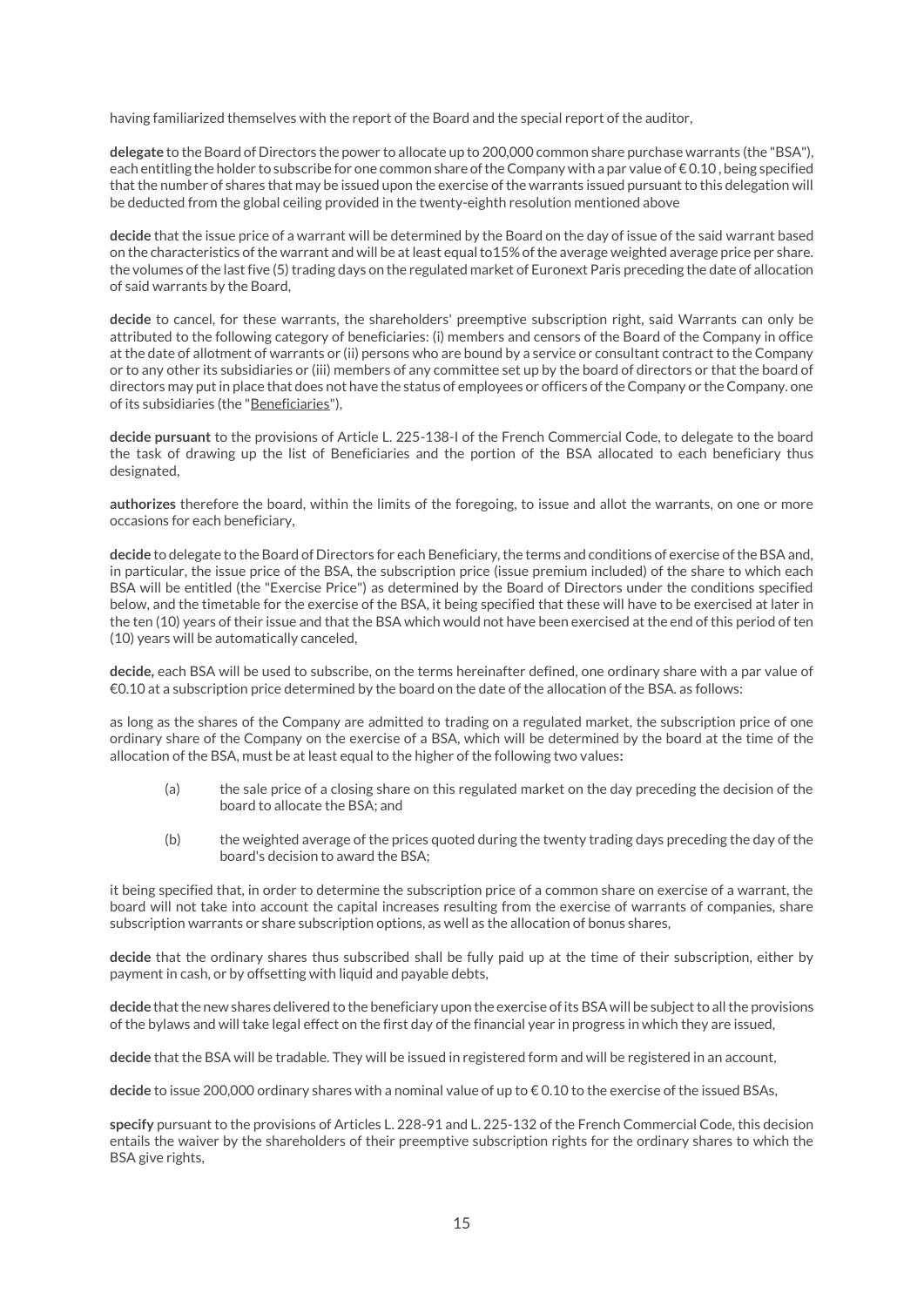**recall** that pursuant to Article L. 228-98 of the French Commercial Code:

- in the event of a share capital reduction motivated by losses by reducing the number of shares, the rights of the holders of the warrants as to the number of shares to be received upon exercise of the warrants will be reduced accordingly as if said holders had been shareholders as of the date of issue of the BSA,
- in the event of a share capital reduction motivated by losses by way of a reduction in the nominal value of the shares, the subscription price of the shares to which the BSAs entitle them will remain unchanged, the share premium being increased by the amount of the decrease in the share capital. nominal value,

#### **further decide** that:

- in the event of a capital reduction not motivated by losses by reducing the par value of the shares, the subscription price of the shares to which the BSA give entitlement will be reduced accordingly,
- in case of capital reduction not motivated by losses by reducing the number of shares, holders of the BSA, if they exercise their BSA, may request the redemption of their shares under the same conditions as if they had been shareholders at the time of the repurchase by the Company of its own shares,

**decide**, as provided by Article L. 228-98 of the French Commercial Code, that the Company is authorized, without having to seek the authorization of the holders of the BSA to modify its corporate form and purpose,

**decide** pursuant to the provisions of Article L. 228-98 of the French Commercial Code, the Company is authorized to modify the rules for distributing its profits, amortize its capital and create preference shares resulting in such a modification or such amortization subject to taking the necessary measures to maintain the rights of the holders of securities giving access to the capital under the conditions defined in Article L. 228-99 of the French Commercial Code; under these same reservations it can however create actions of preference,

**authorize**s the Company to require the holders of the BSA to redeem or refund their rights as provided for in Article L. 208-102 of the French Commercial Code,

**decide** that, in the event that it is necessary to make the adjustment provided for in Article L. 228-99 3 ° of the Commercial Code, the adjustment would be made by applying the method set out in Article R. 228 -91 of the French Commercial Code, it being specified that the value of the pre-emptive subscription right and the value of the share prior to secondment of the subscription right would, if need be, be determined by the Board of Directors according to the subscription price, exchange or sale per share used in the last transaction on the Company's share capital (capital increase, share transfer, sale of shares, etc.) during the six (6) months preceding the meeting of said advising, or failing such a transaction during this period, on the basis of any other financial parameters that will appear relevant to the Board of Directors (and which will be validated by the statutory auditors of the Company),

decides to give full powers to the Board to implement this delegation, and to the effect of:

- to issue and allot the Warrants and to set the subscription price, the exercise conditions and the final terms of the Warrants in accordance with the provisions of this resolution and within the limits set in this resolution,
- determine the identity of the beneficiaries of the warrants and the number of warrants to be allocated to each of them,
- to fix the price of the share that may be subscribed during the exercise of a BSA under the above-mentioned conditions,
- to record the number of ordinary shares issued as a result of the exercise of the warrants, to complete the formalities resulting from the corresponding capital increases and to amend the Articles of Association accordingly,
- take all necessary measures to protect the holders of Warrants in the event of a financial transaction involving the Company, in accordance with the legal and regulatory provisions in force,
- in general, to take any measure and carry out any formality useful to this issue,

**set** at eighteen (18) months the validity of this delegation from the present date and terminates any prior authorization with the same purpose.

#### **Twenty-fourth resolution**

*Authorization to consent to the board to proceed to grant free existing shares or newly - issued shares*

The shareholders, voting pursuant to the quorum and majority requirements for extraordinary shareholders'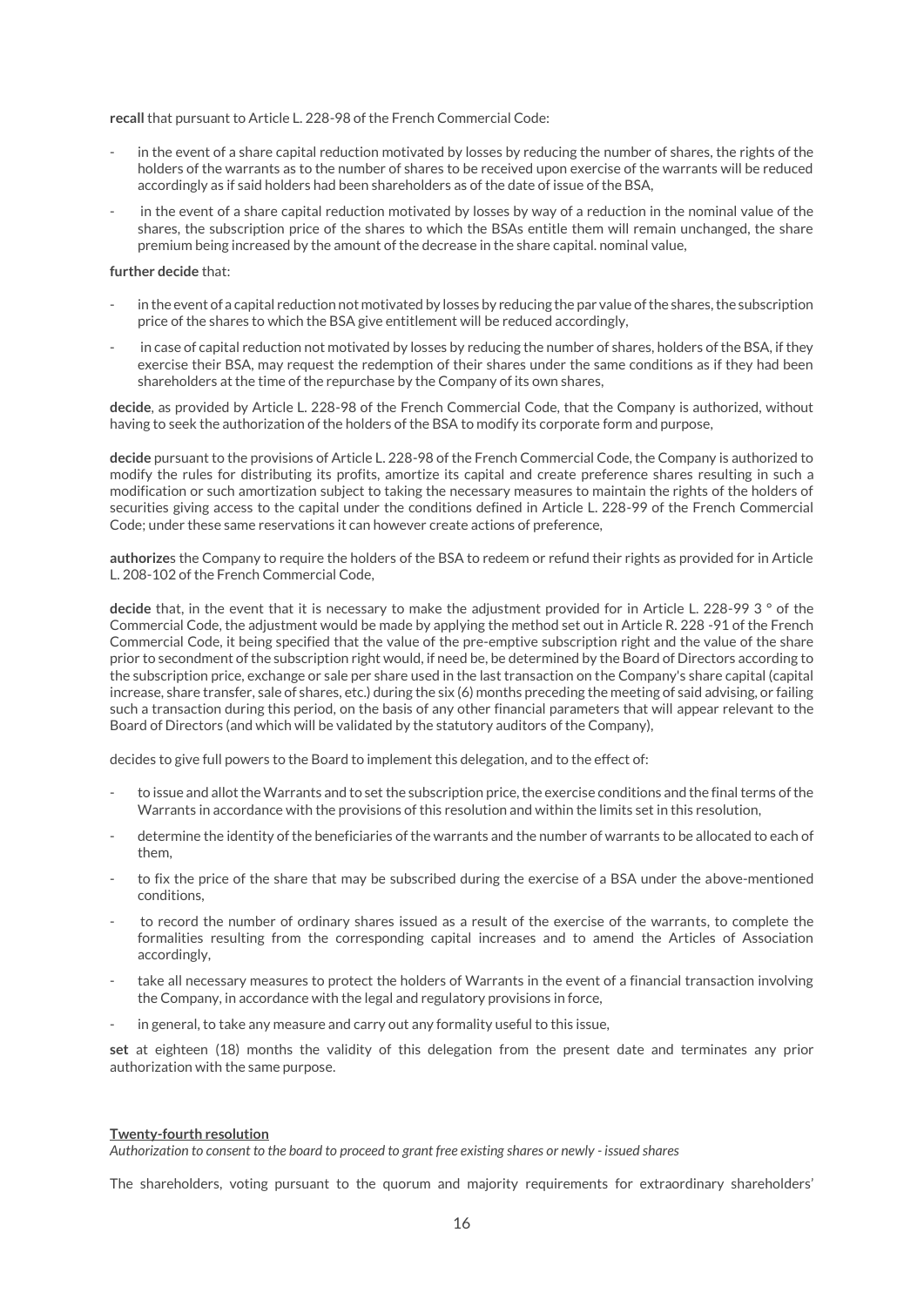#### meetings,

having familiarized themselves with the report of the board and the special report of the auditor, pursuant to the dispositions of the articles L.225-197-1 and seq. of the French Commercial Code,

**delegate** to the board the authority to proceed, on one or more occasions, to grant, existing free shares or newlyissued by the Company, to the benefits of the salaried members of the Company or certain categories among them, and/or its corporate officers who fulfill to the conditions set in the article L.225-197-1, II of the French Commercial Code, as well to the benefit of the salaried employees of companies or groups with a vested economic interest, holding directly or indirectly at least 10% of the share capital or voting rights of the Company at the date of the grant date of the shares in question,

**stipulate** that the Board of Directors, as long as the Company's shares are admitted to trading on the regulated market of Euronext Paris, must be able to proceed to the free allocation of shares to corporate officers who meet the conditions set by Article L. 225-197-1, II of the French Commercial Code, to comply with the provisions of Article L. 225-197-6 of the French Commercial Code (to date, allocation of options or bonus shares) for the benefit of all employees of the Company and at least 90% of all employees of its subsidiaries within the meaning of Article L. 233-1 of the French Commercial Code and falling under Article L. 210-3 of the said code or set up by the company of a profitsharing agreement or profit sharing of at least 90% of all the employees of its subsidiaries within the meaning of Article L. 233-1 of the French Commercial Code and falling under Article L. 210-3 of the said Code),

**decide** to set the total number of shares that may be allocated free of charge by the Board of Directors pursuant to this authorization to 200,000 shares with a par value of  $\epsilon$  0.10, it being specified that the total number of shares awarded free of charge by the Board may never exceed the aggregate limit of 10% of the existing capital of the Company at the date of the decision to grant them, and that number will be deducted from the overall ceiling provided for in the twenty first resolution,

**decide** that the allocation of the shares to their beneficiaries will be final, subject to meeting any conditions or criteria that may be set by the Board, after a period of at least 1 year (the "Acquisition Period") and that the beneficiaries of these shares must, if necessary, retain them for a period of time fixed by the Board of Directors (the "Retention Period") which, together with that of the Acquisition Period, may not be less than 2 years,

**decide**, by derogation from the above, that the shares will be definitively allocated before the end of the Acquisition Period in the event of invalidity of the beneficiary corresponding to the classification in the second and third of the categories provided for in Article L. 341 -4 of the Social Security Code,

**decide** that the shares awarded will be freely tradable in the event of a grant application made by the heirs of a deceased beneficiary or in the event of invalidity of the beneficiary corresponding to their classification in the aforementioned categories of the Social Security Code,

**decide** that the terms of the Acquisition Period and the Retention Period will be set by the Board of Directors within the aforementioned limits,

**note** that, in accordance with the provisions of Article L. 225-197-1 of the French Commercial Code, when the allocation relates to shares to be issued, this authorization automatically entails, for the benefit of the beneficiaries of the shares allotted free of charge. waiver by the shareholders of their preferential subscription rights to the new shares issued, the corresponding capital increase being definitively realized by the sole fact of the definitive allocation of the shares to the beneficiaries,

**note** that this decision entails, as and when necessary, the waiver by the shareholders in favor of the beneficiaries of bonus shares, of the part of the reserves, profits or bonuses which, if applicable, will be used in the event of the issue of shares at the end of the Acquisition Period, for the execution of which all powers are delegated to the Board,

**delegate** to the Board of Directors all authority to:

- ensure existing reserves are sufficient and transfer to a blocked reserve account upon each allocation, the amount required to necessary to pay for the new shares to be granted,
- determine the identity of the beneficiaries of the grants and the number of shares that may be allocated free of charge to each,
- set the conditions and, if necessary, the criteria for granting these shares,

if necessary: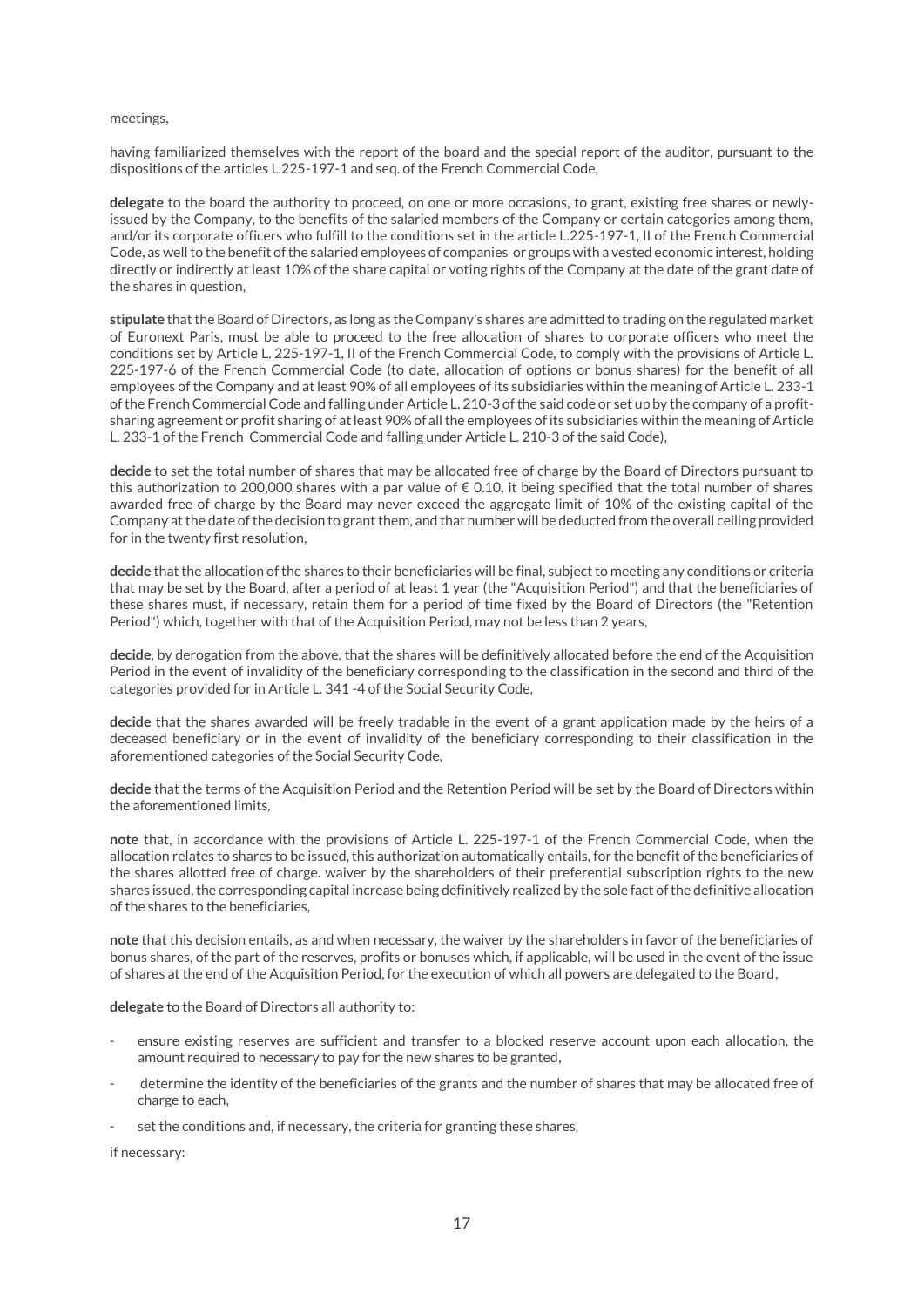- decide, when the time comes, the correlative capital increase (s) on the issue of any new shares granted free of charge,
- proceed with the acquisition of shares, if necessary, for the delivery of any existing shares granted free of charge,
- undertake all useful measures to ensure that beneficiaries comply with the obligation to hold their shares,
- and, generally, do everything that is required to implement the present authorization, in accordance with applicable regulations,

**Set** at thirty-eight (38) months the validity of this delegation from this present date,

**specify** that this authorization terminates the authorization granted under the terms of Resolution N°27 of the General Meeting held on May 16, 2019 to grant free shares of the Company.

#### **Twenty-fifth resolution**

*aggregate limits on the amount of issues completed pursuant to the delegations mentioned above (resolutions twenty-third and twenty-fourth resolutions),*

The shareholders, voting pursuant to the quorum and majority requirements for special shareholders' meetings,

having familiarized themselves with the report of the Board of Directors and the extraordinary auditors' report,

**decide** that that the sum (i) of the shares likely to be issued on the exercise of the stock warrants that would be issued pursuant to the delegations granted in *virtue* of the twenty-sixth resolution mentioned above, and ii) of the shares likely to be issued or acquired on the exercise of the options in virtue of the twenty-seventh resolution mentioned above, may not exceed 300,000 shares, provided, however, that the additional amount of the shares to be issued, to preserve, in accordance with legal or regulatory provisions and, if appropriate, applicable contractual provisions, the rights of the holders of securities granting access to the shares, will be added to this ceiling,

## **Twenty-sixth resolution**

*Delegation to be granted to the Board to increase stated capital by issuing shares without a preemptive subscription right for shareholders in favor of the employees who participate in a corporate savings plan*

The shareholders, voting pursuant to the quorum and majority requirements for extraordinary shareholders' meetings,

having familiarized themselves with the report of the Board and the special report of the auditor,

in accordance with, inter alia, first, the provisions of Articles L. 225-129 and seq. and L. 225-138-1 of the French Commercial Code and, second, of Articles L. 3332-1 and seq. of the French Labor Code,

**delegate** to the Board the authority to decide to issue, on one or more occasions, in the proportions and at the times that it determines, common shares in the Company reserved for participants in the corporate savings plan of the Company or, if appropriate, of the French or foreign companies which are affiliated with it as defined in Article L. 225- 180 of the French Commercial Code and Article L. 3344-1 of the French Labor Code (the "Adocia Group"),

**decide** that the total nominal value of the capital increases that may be completed pursuant to this resolution may not exceed €20,000, which maximum value will be added, if appropriate, the additional value of the shares to be issued to preserve the rights of the holders of securities granting access to the shares in accordance with legal or regulatory provisions and any applicable contractual provisions,

**set** at eighteen (18) months the validity of this delegation from the present date and terminates any prior authorization with the same purpose,

**decide that** the exercise price of the shares or securities giving access to the capital will be determined by the board of directors in the conditions planned in the article L. 3332-19 of the French commercial code and cannot be neither above the average of the twenty average trading days preceding the day of the decision of the board of directors to set the opening date of the subscription, nor below 20 % of this average or 30 % when the duration of unavailability planned by the plan in application of articles L. 3332-25 and L. 3332-26 of the commercial law is superior or equal to ten years,

**decide** to cancel the preemptive subscription right of shareholders for shares or securities granting access by any means, immediately and/or in the future, to the common shares to be issued in favor of participants in a corporate saving plan,